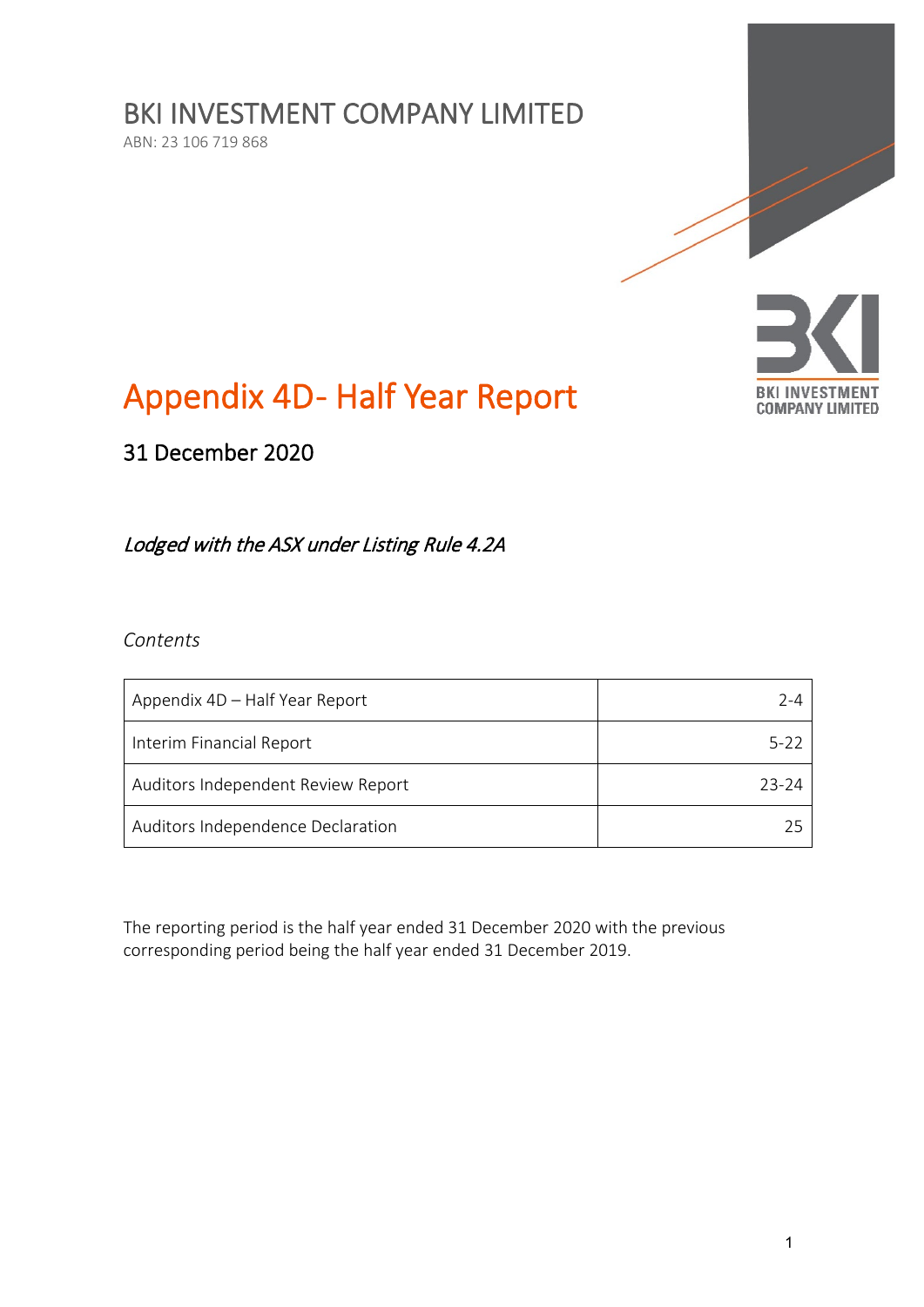

# **BKI Investment Company Limited Half Year ended 31 December 2020**

# **Appendix 4D – Half Year Report**

# **Results for Announcement to the Market**

|                                       |      |        |    | <b>Dec</b><br>2020 |      | Dec<br>2019 |
|---------------------------------------|------|--------|----|--------------------|------|-------------|
|                                       |      | Change |    | \$'000             |      | \$′000      |
| <b>Revenue Performance:</b>           |      |        |    |                    |      |             |
| Investment revenue - Ordinary         | Down | 38.5%  | to | 16,574             | from | 26,971      |
| Special investment revenue            | Down | 54.3%  | to | 459                | from | 1,005       |
| Total income from ordinary activities | Down | 41.1%  | to | 16,706             | from | 28,381      |

#### **Profits:**

| Operating result after tax - before special<br>investment revenue and applicable tax | Down | 41.0%    | to | 14,463 | from | 24,521 |
|--------------------------------------------------------------------------------------|------|----------|----|--------|------|--------|
| Special investment revenue net of<br>applicable tax                                  | Down | 53.1% to |    | 459    | from | 979    |
| Net profit from ordinary activities after tax<br>attributable to shareholders        | Down | 41.5%    | to | 14,922 | from | 25,500 |
| Net profit attributable to shareholders                                              | Down | 41.5%    | to | 14.922 | from | 25.500 |

|                                                                                  |      |        |    | <b>Dec</b><br>2020 |      | <b>Dec</b><br>2019 |
|----------------------------------------------------------------------------------|------|--------|----|--------------------|------|--------------------|
|                                                                                  |      | Change |    | <b>Cents</b>       |      | Cents              |
| <b>Earnings per share:</b>                                                       |      |        |    |                    |      |                    |
| Basic earnings per share before special<br>investment revenue and applicable tax | Down | 41.5%  | to | 1.96               | from | 3.35               |
| Basic earnings per share after special<br>investment revenue                     | Down | 42.0%  | to | 2.02               | from | 3.48               |

#### **Dividends per share:**

| Interim – Ordinary | Down   | 44.8% | to | $2.000$   from |      | 3.625 |
|--------------------|--------|-------|----|----------------|------|-------|
| Interim – Special  | Steady |       | at | Nil            | from | nıl   |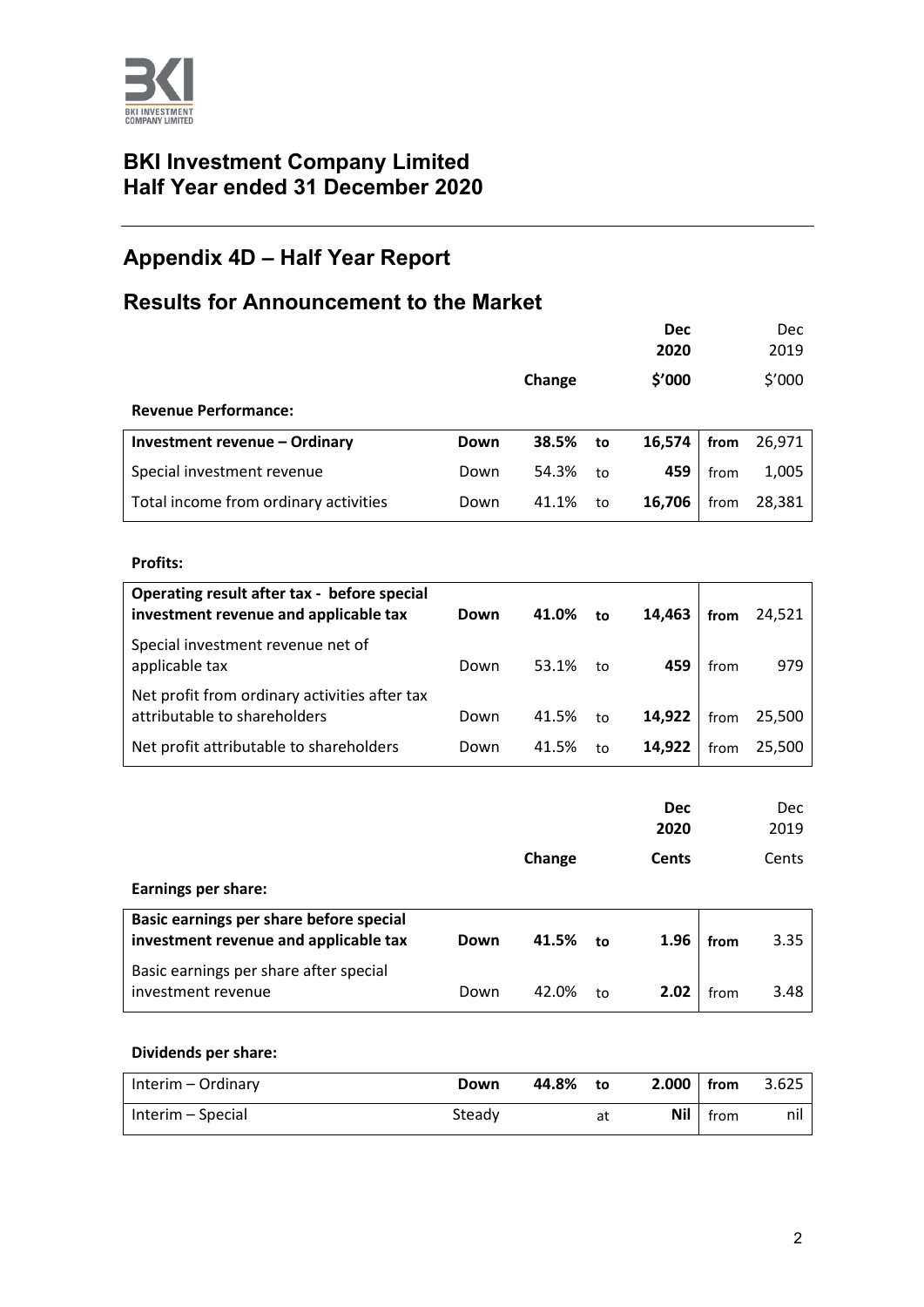

# **BKI Investment Company Limited Half Year ended 31 December 20**

# **Appendix 4D – Half Year Report**

# **Results for Announcement to the Market (continued)**

#### **Explanation of Operating Results**

The net operating result after tax for the half year ended 31 December 2020 excluding special investment revenue was \$14.5 million, a decrease of 41.0% over the previous corresponding period. The net operating profit after tax for the half year including special investment revenue was \$14.9 million, a decrease of 41.5% over the previous corresponding period.

The primary driver of these results was the fact that many companies held in the BKI Investment Portfolio significantly reduced or cancelled their dividends paid in the August/September period due to the economic disruption and ongoing uncertainty caused by the COVID-19 pandemic. Interest rates continued to decrease, and bank interest received by BKI was down 81% to \$0.1m for the period, compared to \$0.4 million last year.

As a result of the above, BKI's Basic earnings per share before special investment revenue was 41.5% lower at 1.96 cents per share. With only few special dividends received during the period, basic earnings per share decreased 42.0% to 2.02 cents per share.

|                                                                                                 | <b>Ordinary</b><br><b>Operations</b><br>Dec 2020<br>\$'000 | <b>Special</b><br><b>Investment</b><br><b>Revenue</b><br>Dec 2020<br>\$'000 | <b>Statutory</b><br><b>Numbers</b><br>Dec 2020<br>\$'000 | Statutory<br><b>Numbers</b><br>Dec 2019<br>\$'000 |
|-------------------------------------------------------------------------------------------------|------------------------------------------------------------|-----------------------------------------------------------------------------|----------------------------------------------------------|---------------------------------------------------|
| Revenue from investment portfolio<br>Revenue from bank deposits<br>Other losses<br>Other income | 16,574<br>75<br>(402)                                      | 459                                                                         | 17,033<br>75<br>(402)                                    | 27,976<br>403<br>$\overline{2}$                   |
| Income from operating activities                                                                | 16,247                                                     | 459                                                                         | 16,706                                                   | 28,381                                            |
| Operating expenses                                                                              | (1,017)                                                    |                                                                             | (1,017)                                                  | (1, 123)                                          |
| Operating result before tax                                                                     | 15,230                                                     | 459                                                                         | 15,689                                                   | 27,258                                            |
| Income tax expense                                                                              | (767)                                                      |                                                                             | (767)                                                    | (1,758)                                           |
| <b>Net operating result</b>                                                                     | 14,463                                                     | 459                                                                         | 14,922                                                   | 25,500                                            |
|                                                                                                 | <b>Cents per</b><br>share                                  |                                                                             | <b>Cents per</b><br>share                                | Cents per<br>share                                |
| Basic and diluted earnings per<br>share                                                         | 1.96                                                       |                                                                             | 2.02                                                     | 3.48                                              |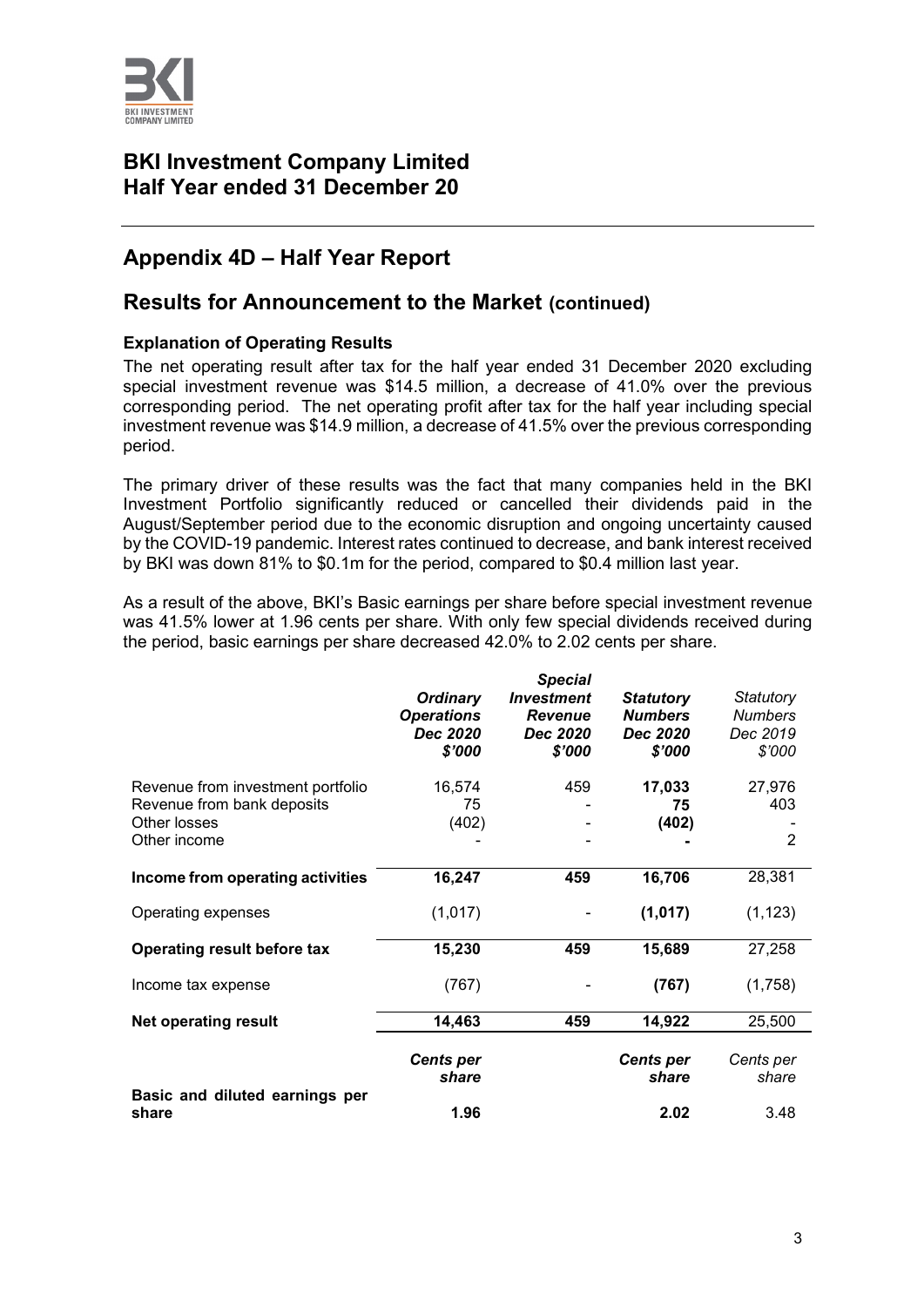

# **BKI Investment Company Limited Half Year ended 31 December 2020**

# **Appendix 4D – Half Year Report**

# **Results for Announcement to the Market (continued)**

## **NTA Backing**

|                                                          | 31 Dec 2020 31 Dec 2019 |             |
|----------------------------------------------------------|-------------------------|-------------|
| Net tangible asset backing per ordinary share before tax | <b>153.9 cents</b>      | 166.3 cents |
| Net tangible asset backing per ordinary share after tax  | <b>146.9 cents</b>      | 156.1 cents |

#### **Additional Dividend Information**

The directors have declared an interim ordinary dividend of 2.0 cents per share, fully franked at the tax rate of 30%. The dividend will be paid on Thursday 25 February 2021, the exdividend date is Friday 5 February 2021, and the Record Date for determining entitlements to the dividend is Monday 8 February 2021.

The Company will continue its Dividend Reinvestment Plan, offering shareholders the opportunity to receive additional shares in the Company instead of receiving cash dividends. The Dividend Reinvestment Plan will be offered at no discount. The last date for the receipt of an election notice to participate in the Dividend Reinvestment Plan is Tuesday 9 February 2021.

Shareholders can update their election notices electronically by following the link on the Share Registry page of the BKI website. [\(https://bkilimited.com.au/share-registry/\)](https://bkilimited.com.au/share-registry/)

Shareholders are also reminded that BKI does not pay dividends by cheque to shareholders with a registered address in Australia or New Zealand. These shareholders need to complete a direct credit form and return it to BKI's share registry. Shareholders can obtain the relevant form by following the link to BKI's Share Registry:

[\(https://www.advancedshare.com.au/Investor-Login/\)](https://www.advancedshare.com.au/Investor-Login/)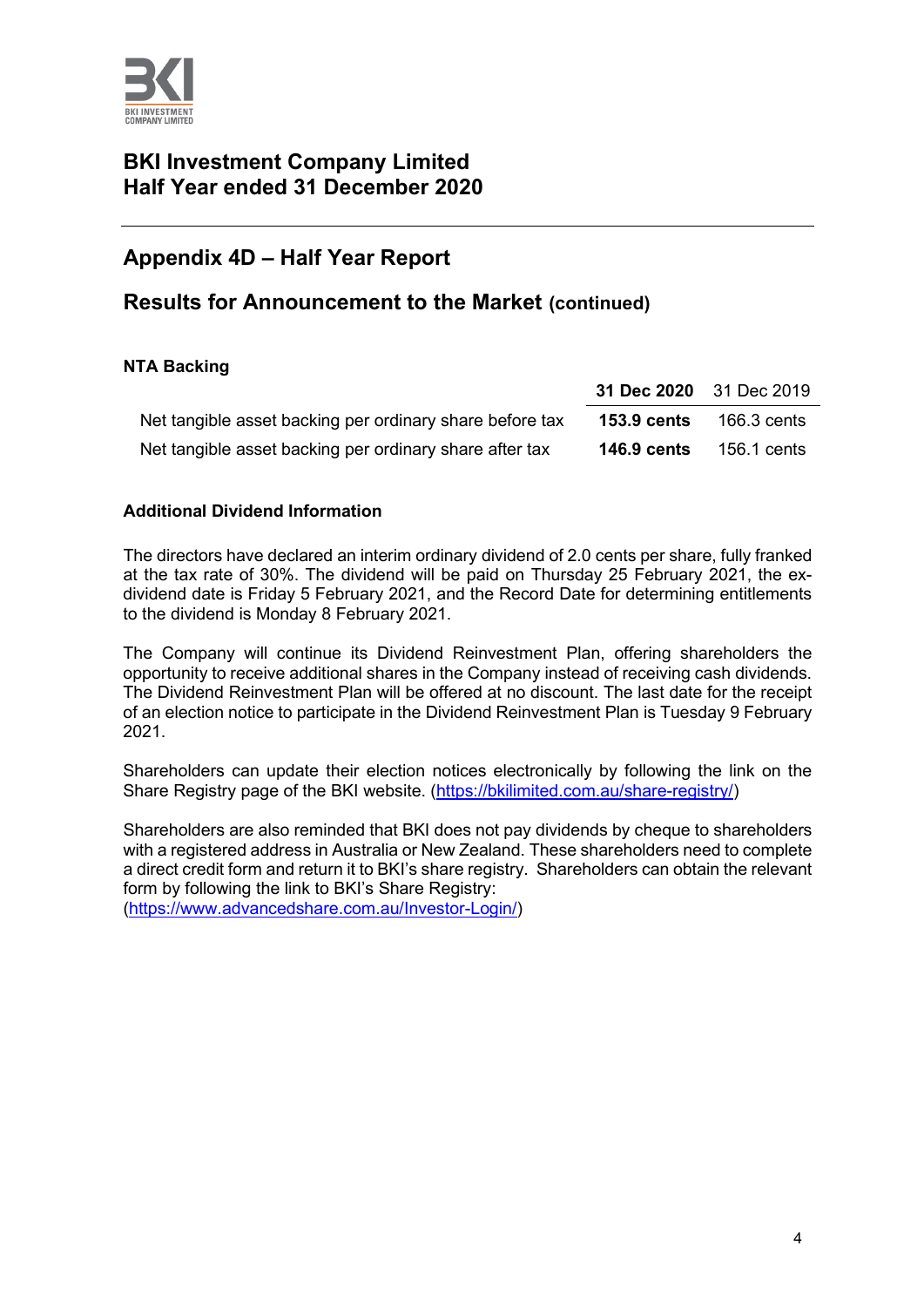

**ABN 23 106 719 868**

# INTERIM FINANCIAL REPORT FOR THE HALF YEAR ENDED 31 DECEMBER 2020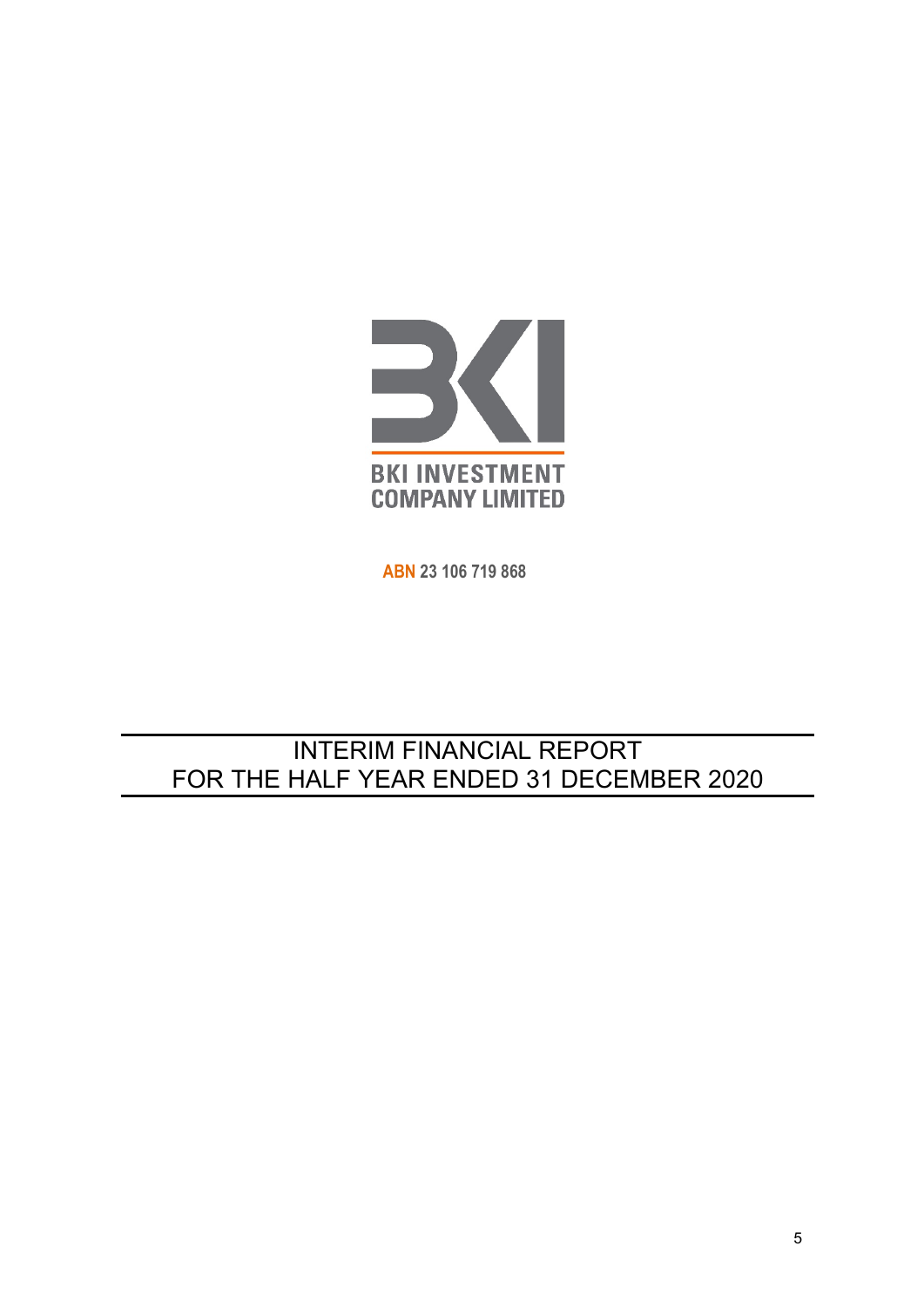

#### **BKI INVESTMENT COMPANY LIMITED ABN: 23 106 719 868**

#### **CORPORATE DIRECTORY**

**Directors** Alexander James Payne

Robert Dobson Millner Non-Executive Director and Chairman<br>David Capp Hall, AM Independent Non-Executive Director David Capp Hall, AM Independent Non-Executive Director<br>Ian Thomas Huntley Independent Non-Executive Director Independent Non-Executive Director<br>Non-Executive Director

#### **Investment Manager**

Contact Asset Management Pty Limited (**Contact**) Tom Millner **BKI Portfolio Manager appointed by Contact**<br>Will Culbert **BKI Portfolio Manager appointed by Contact** BKI Portfolio Manager appointed by Contact

#### **Company Secretary**

Jaime Pinto

#### **Registered Office**

Level 14, 151 Clarence Street Sydney NSW 2000

Telephone: (02) 9210 7000 Facsimile: (02) 9210 7099

Postal Address: GPO Box 5015 Sydney 2001

#### **Auditors**

MGI Sydney Assurance Services Pty Limited Level 5 6 O'Connell Street SYDNEY NSW 2000

#### **Share Registry**

Advanced Share Registry Services Limited 110 Stirling Highway Nedlands WA 6009

**Australian Stock Exchange Code**

**Ordinary Shares** 

# **Website**

[www.bkilimited.com.au](http://www.bkilimited.com.au/)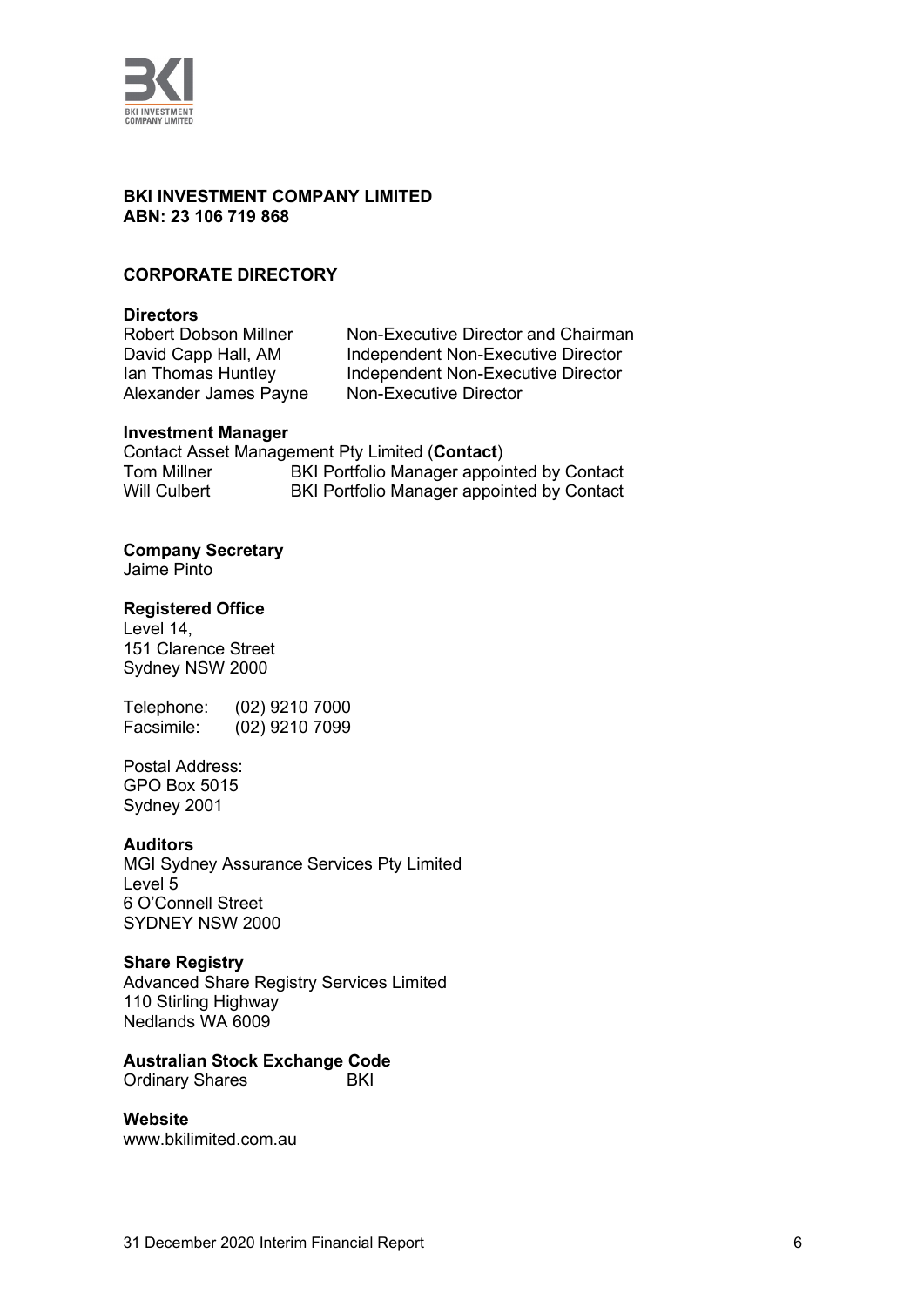

# **DIRECTORS' REPORT**

The Directors of BKI Investment Company Limited ("the Company") present the following report on the Company and its controlled entities ("the Group") for the six months to 31 December 2020.

#### **1. Directors**

The following persons were Directors of the Company during the half year to the date of this report:

Alexander James Payne

Robert Dobson Millner Non Executive Chairman<br>David Capp Hall, AM andependent Non Executi David Capp Hall, AM Independent Non Executive Director<br>Ian Thomas Huntley Independent Non Executive Director Independent Non Executive Director<br>Non Executive Director

#### **2. Review of the Group's operations and results**

#### *Corporate Objectives*

The Group aims to generate an increasing income stream for distribution to shareholders in the form of fully franked dividends to the extent of available imputation tax credits, through long-term investment in a portfolio of assets that are also able to deliver long term capital growth to shareholders.

#### *Investment Strategy*

The Group is a research driven, long term investor focusing on well managed companies, with a profitable history and that offer attractive dividend yields. Stock selection is bottom up, focusing on the merits of individual companies rather than market and economic trends.

#### *Financial Performance*

The consolidated profit for the half year ending 31 December 2020 was \$14.9 million (2019: \$25.5 million), following a devastating period of economic uncertainty and disruption caused by the COVID19 pandemic. This disruption to the underlying economy and subsequent impact on investment markets has seen a significant cut to dividends being paid by many of BKI's investments. Similar to the second half of FY2020, many companies have again reduced or cancelled dividend payments during the first half of FY2021, with very few companies declaring special dividends.

Operating result after tax excluding special investment revenue decreased by 41% to \$14.5 million (2019: \$24.5 million).

Basic earnings per share decreased 42.0% to 2.02 cents per share, driven by the significant decrease in dividends and distributions received compared to the prior period, and exacerbated by lower interest income as rates continued to fall. Basic earnings per share excluding special investment revenue for the half year ending 31 December 2020 was 41.5% lower at 1.96 cents per share.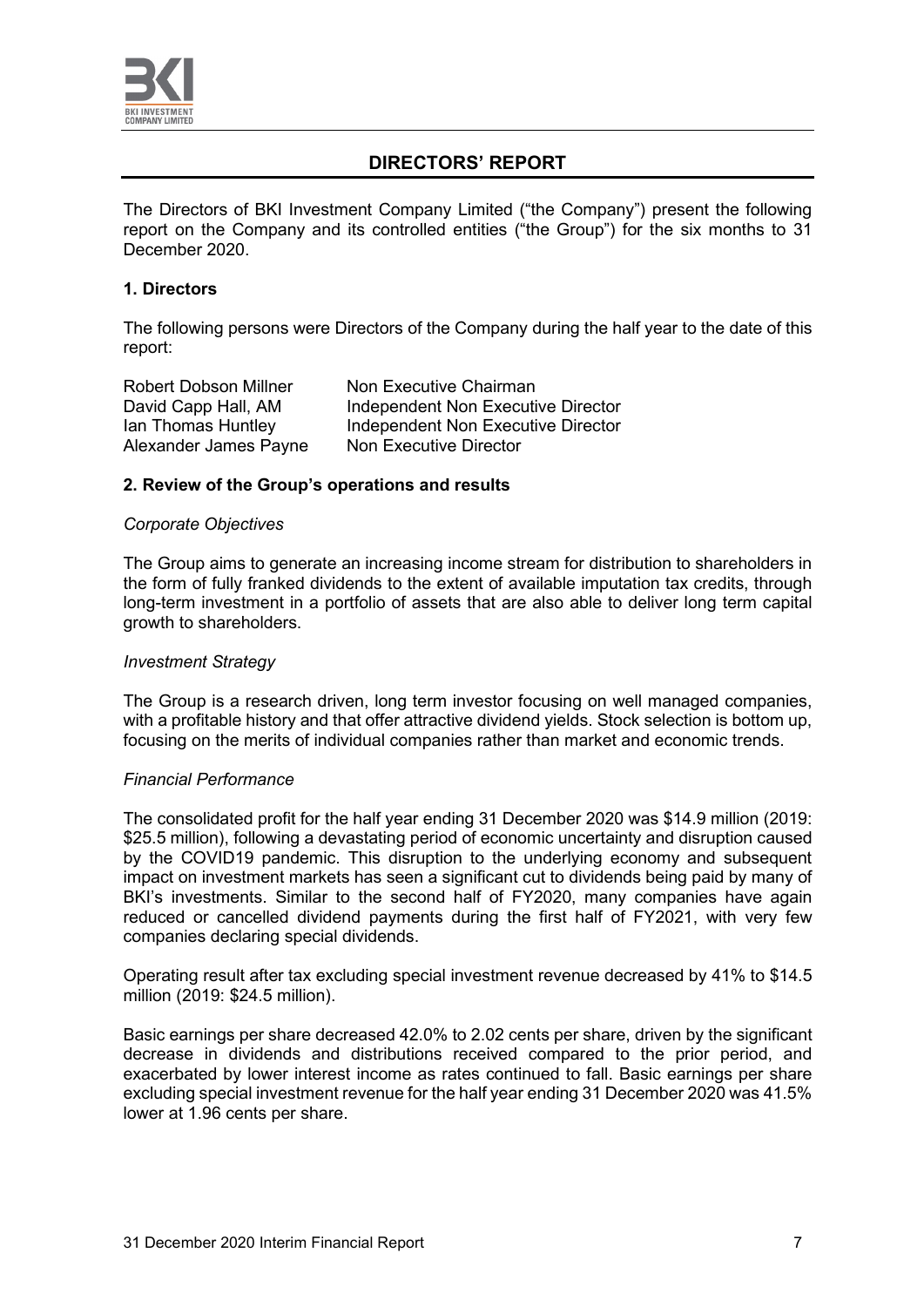

# **DIRECTORS' REPORT (continued)**

#### *Likely Developments and Expected Results*

BKI will continue its strategy of investing for the long term in a portfolio of assets to deliver shareholders an increasing income stream and long term capital growth. The success of this strategy will be strongly influenced by the performance of the underlying investee companies, their share price movements, and capital management and income distribution policies.

The performance of these companies will be influenced by general economic and market conditions such as economic growth rates, interest rates, inflation, and by regulatory change. These external conditions are difficult to predict and not within the control of the Group, making it difficult to forecast the future results of the Group.

The COVID-19 pandemic created significant social and economic upheaval in FY2020, causing heightened economic uncertainty across all industries globally, and resulting in extreme fluctuations in global sharemarkets. The social, economic and financial impacts of COVID-19 have continued in FY2021. The extent of future impacts will be influenced by both medical advances to address the underlying pandemic, as well as further changes in government policy and regulations in order to address these impacts. All of these changes will potentially impact the intention and/or ability of companies to generate returns and pay dividends, including those companies in which BKI invests.

However, BKI is a research driven, long term manager focusing on investing in well managed, profitable companies, focusing on the merits of individual companies rather than market and economic trends. BKI will continue to implement prudent business practice to allow the achievement of the Group's Corporate Objectives and Business Strategy.

#### **3. Significant changes in the state of affairs**

Other than as stated in the Financial Report, there were no significant changes in the state of affairs of the Company during the reporting period.

#### **4. Auditor's Independence declaration**

A copy of the auditor's independence declaration as required under section 307C of the *Corporations Act 2001* is set out on page 25.

#### **5. Rounding**

The amounts contained in this report and in the half year financial report have been rounded to the nearest \$1,000 (where rounding is applicable) under the option available to the Company under ASIC Corporations Instrument (Rounding in Financial/ Directors' Reports) 2016/191. The Company is an entity to which the legislative instrument applies.

This report is made in accordance with a resolution of the Directors.

31 December 2020 Interim Financial Report <sup>8</sup> **Robert D Millner - Chairman Sydney 20 January 2021**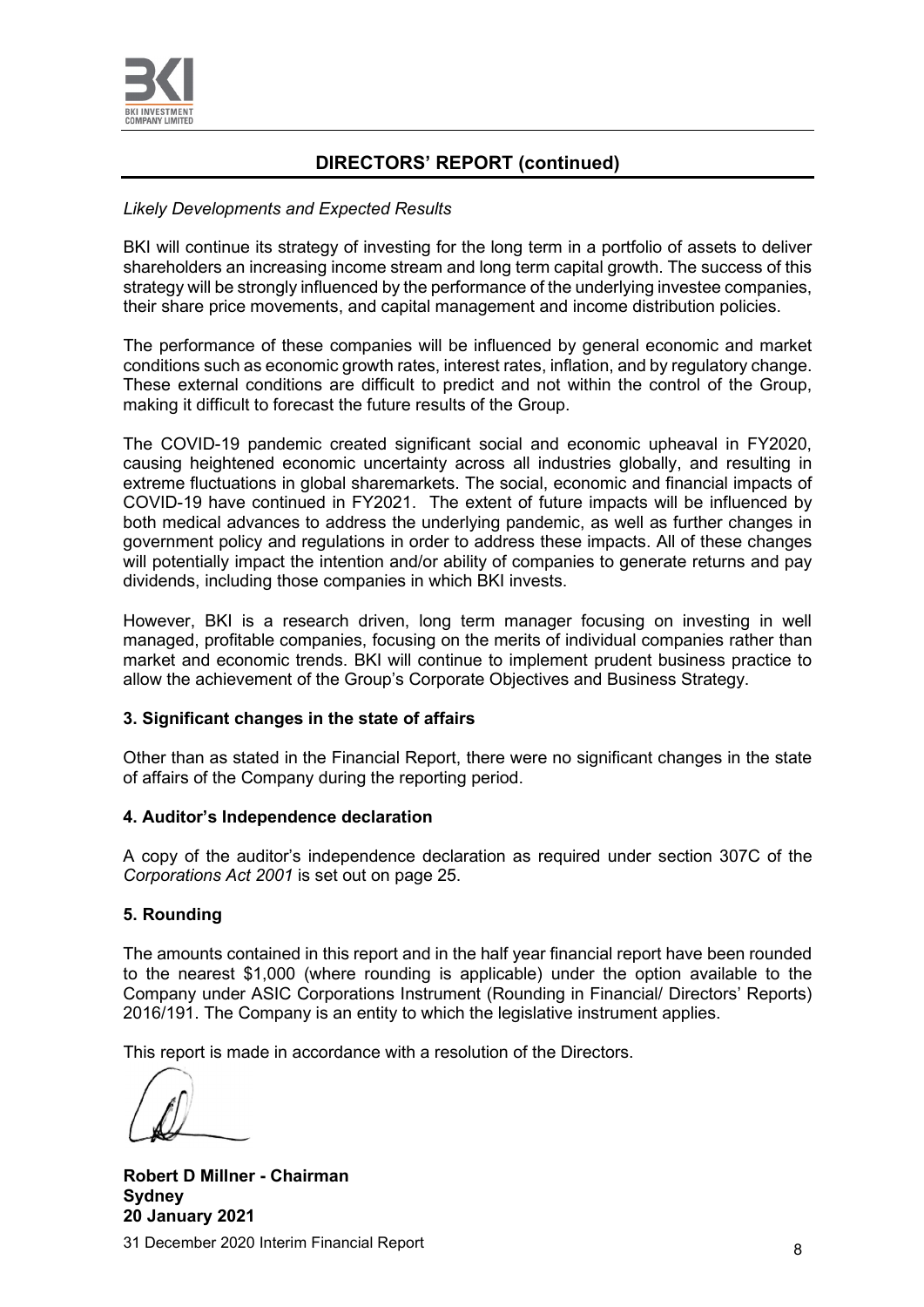

# **CONSOLIDATED INCOME STATEMENT FOR THE HALF YEAR TO 31 DECEMBER 2020**

|                                                                              | <b>Note</b> | <b>Dec 20</b> | Dec 19         |
|------------------------------------------------------------------------------|-------------|---------------|----------------|
|                                                                              |             | \$'000        | \$'000         |
| Revenue from investment portfolio                                            | 3(a)        | 16,574        | 26,971         |
| Revenue from bank deposits                                                   |             | 75            | 403            |
| Other income                                                                 |             |               | $\overline{2}$ |
| Other (losses)/ gains                                                        | 3(c)        | (402)         |                |
| Income from operating activities before special<br>investment revenue        |             | 16,247        | 27,376         |
| Operating expenses                                                           | 4           | (1,017)       | (1, 123)       |
| Operating result before income tax expense and<br>special investment revenue |             | 15,230        | 26,253         |
| Special investment revenue                                                   | 3(b)        | 459           | 1,005          |
| Net profit before income tax                                                 |             | 15,689        | 27,258         |
| Income tax expense                                                           |             | (767)         | (1,758)        |
| Net operating profit for the half year                                       |             | 14,922        | 25,500         |
| Profit for the half year attributable to members<br>of the Company           |             | 14,922        | 25,500         |
|                                                                              |             | <b>Cents</b>  | Cents          |
| Basic and diluted earnings per share including<br>special investment revenue | 5           | 2.02          | 3.48           |

This Income Statement should be read in conjunction with the accompanying notes.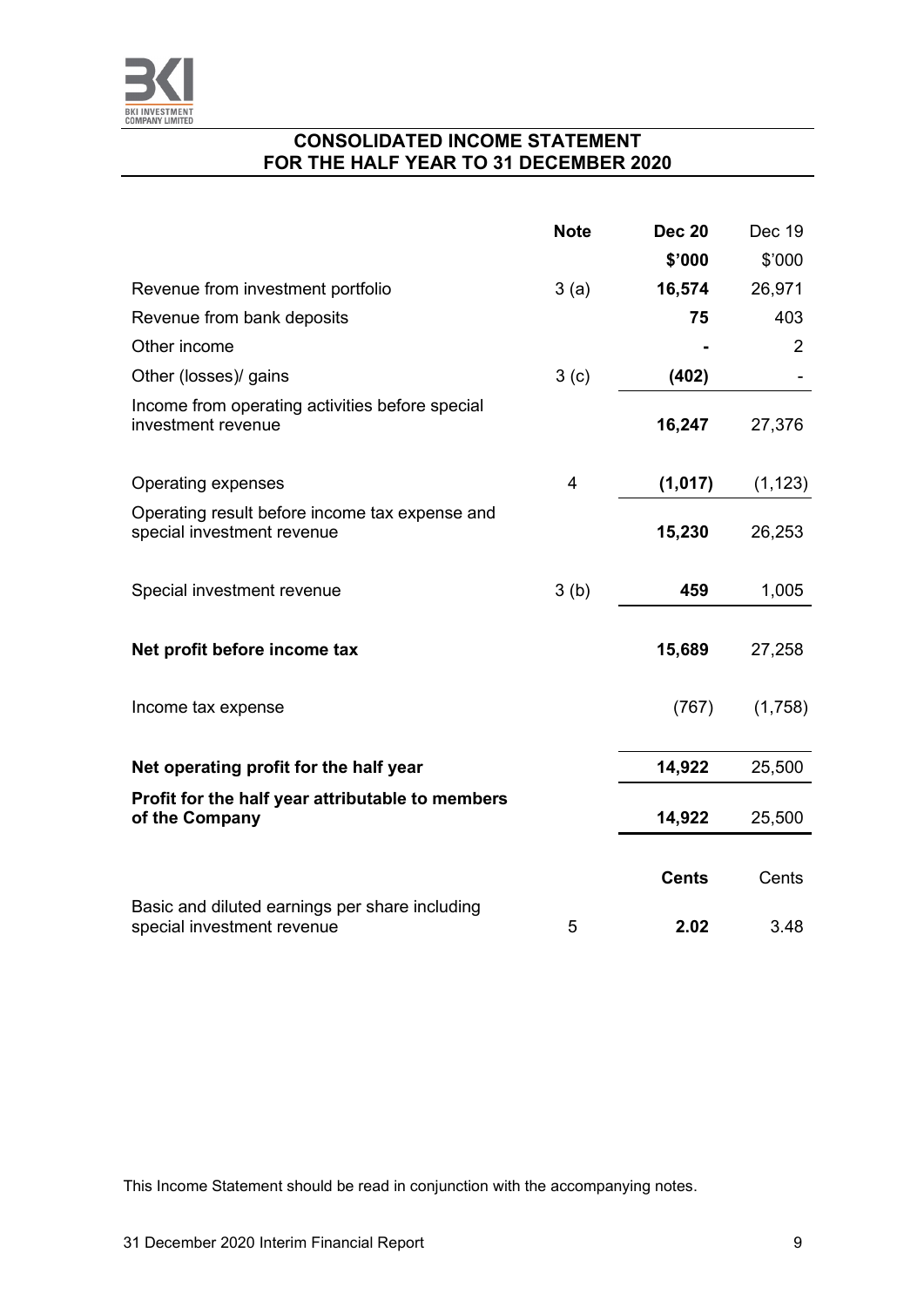

#### **CONSOLIDATED STATEMENT OF OTHER COMPREHENSIVE INCOME FOR THE HALF YEAR TO 31 DECEMBER 2020**

|                                                                                        | <b>Dec 20</b> | Dec 19   |
|----------------------------------------------------------------------------------------|---------------|----------|
|                                                                                        | \$'000        | \$'000   |
| Profit for the half year attributable to members of<br>the Company                     | 14,922        | 25,500   |
| <b>Other Comprehensive Income</b>                                                      |               |          |
| Net realised gain/ (loss) on investment portfolio                                      | 31,215        | (1,031)  |
| Tax (expense)/ benefit on net realised gain/ loss on<br>investment portfolio           | (9, 364)      | 309      |
| Net unrealised gain/ (loss) on investment portfolio                                    | 28,036        | (8,771)  |
| Deferred tax (expense) benefit on net unrealised<br>gain/ loss on investment portfolio | (8, 411)      | 2,631    |
| Total other comprehensive income                                                       | 41,476        | (6, 862) |
| Total comprehensive income                                                             | 56,398        | 18,638   |

This Statement of Other Comprehensive Income should be read in conjunction with the accompanying notes.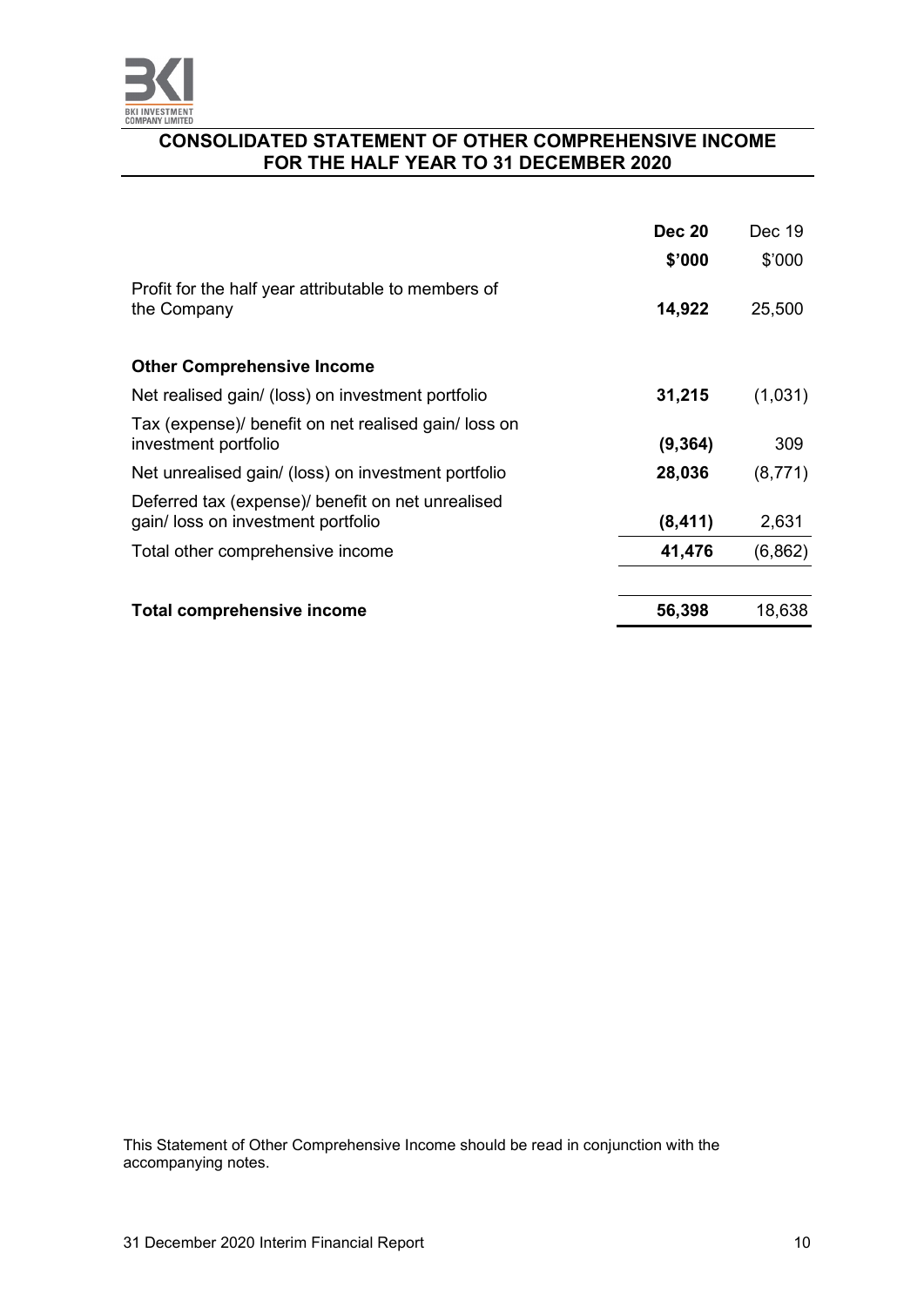

## **CONSOLIDATED STATEMENT OF FINANCIAL POSITION FOR THE HALF YEAR TO 31 DECEMBER 2020**

|                                         | <b>Note</b> | <b>Dec 20</b> | <b>Jun 20</b> |
|-----------------------------------------|-------------|---------------|---------------|
|                                         |             | \$'000        | \$'000        |
| <b>Current Assets</b>                   |             |               |               |
| Cash and cash equivalents               |             | 15,664        | 48,290        |
| Trade and other receivables             |             | 4,342         | 11,079        |
| Financial assets - trading portfolio    | 6           | 19,867        |               |
| Prepayments                             |             | 7             | 45            |
| <b>Total Current Assets</b>             |             | 39,880        | 59,414        |
|                                         |             |               |               |
| <b>Non-Current Assets</b>               |             |               |               |
| Financial assets - investment portfolio | 6           | 1,097,094     | 1,025,474     |
| Property, plant & equipment             |             | 1             | 1             |
| Deferred tax assets                     |             | 16,118        | 25,744        |
| <b>Total Non-Current Assets</b>         |             | 1,113,213     | 1,051,219     |
|                                         |             |               |               |
| <b>Total Assets</b>                     |             | 1,153,093     | 1,110,633     |
| <b>Current Liabilities</b>              |             |               |               |
| Trade and other payables                |             | 376           | 312           |
| <b>Current tax liabilities</b>          |             | 877           | 2,438         |
| <b>Total Current Liabilities</b>        |             | 1,253         | 2,750         |
|                                         |             |               |               |
| <b>Non-Current Liabilities</b>          |             |               |               |
| Deferred tax liabilities                |             | 68,823        | 59,976        |
| <b>Total Non-Current Liabilities</b>    |             | 68,823        | 59,976        |
|                                         |             |               |               |
| <b>Total Liabilities</b>                |             | 70,076        | 62,726        |
|                                         |             |               |               |
| <b>Net Assets</b>                       |             | 1,083,017     | 1,047,907     |
|                                         |             |               |               |
| <b>Equity</b>                           |             |               |               |
| <b>Share Capital</b>                    | 7           | 927,261       | 924,130       |
| <b>Revaluation reserve</b>              |             | 150,282       | 130,657       |
| Realised capital gains reserve          |             | (30, 325)     | (52, 176)     |
| <b>Retained Profits</b>                 |             | 35,799        | 45,296        |
| <b>Total Equity</b>                     |             | 1,083,017     | 1,047,907     |

This Statement of Financial Position should be read in conjunction with the accompanying notes.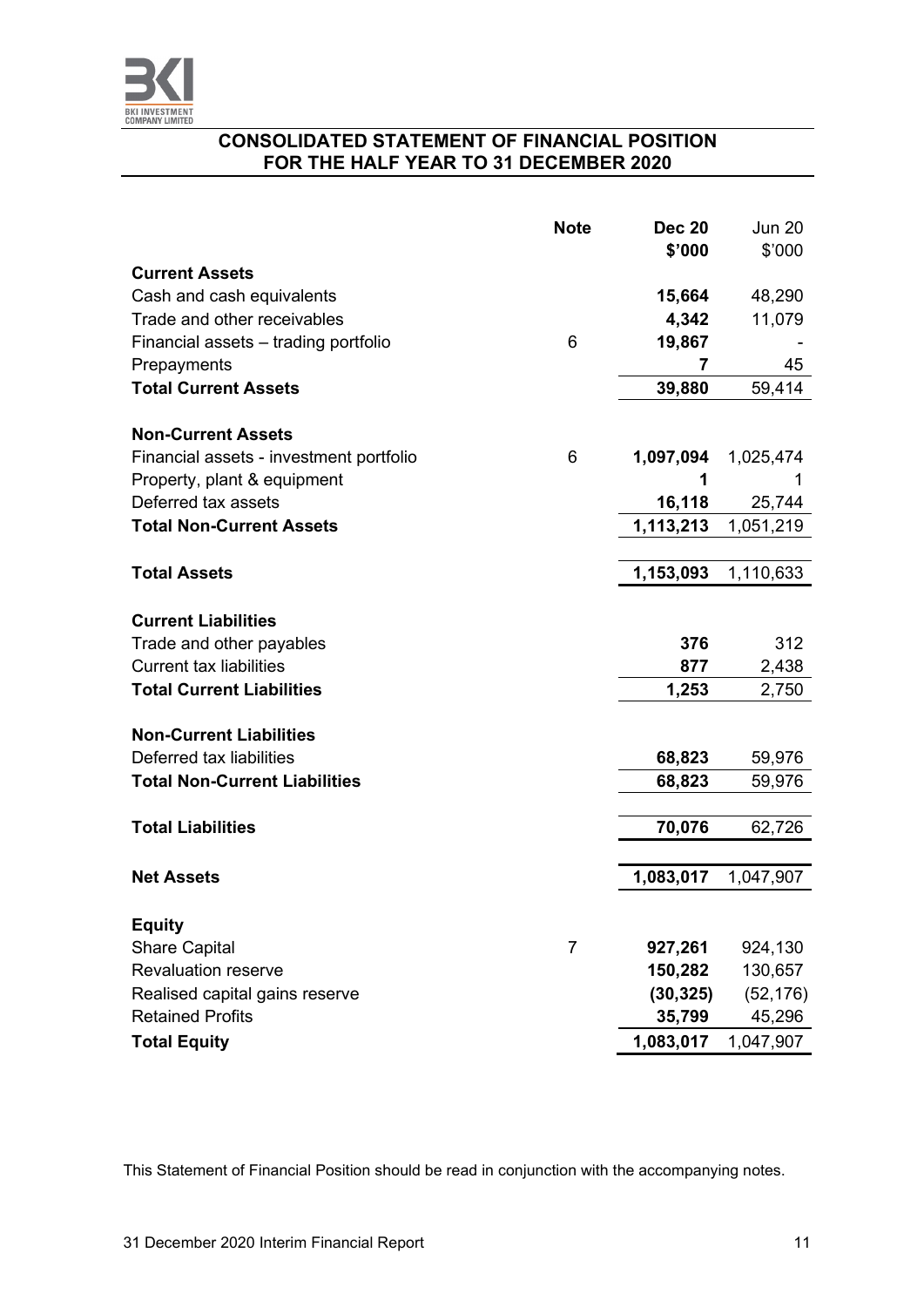

# **CONSOLIDATED STATEMENT OF CHANGES IN EQUITY FOR THE HALF YEAR TO 31 DECEMBER 2020**

|                                                                |         |             | <b>Realised</b><br>Capital |           |           |
|----------------------------------------------------------------|---------|-------------|----------------------------|-----------|-----------|
|                                                                | Share   | Revaluation | Gains                      | Retained  | Total     |
| <b>Consolidated Entity</b>                                     | capital | Reserve     | Reserve                    | Profits   | Equity    |
|                                                                | \$'000  | \$'000      | \$'000                     | \$'000    | \$'000    |
| Total equity at 1 July 2020                                    | 924,130 | 130,657     | (52, 176)                  | 45,296    | 1,047,907 |
| Issues of shares, net cost                                     | 3,131   |             |                            |           | 3,131     |
| Dividends paid or provided<br>for                              |         |             |                            | (24, 419) | (24, 419) |
| <b>Revaluation of investment</b><br>portfolio                  |         | 28,036      |                            |           | 28,036    |
| Provision for tax on<br>unrealised gains/losses                |         | (8, 411)    |                            |           | (8, 411)  |
| Profit for the period                                          |         |             |                            | 14,922    | 14,922    |
| Net realised gains through<br>other comprehensive<br>income    |         |             | 21,851                     |           | 21,851    |
| <b>Total Equity at</b>                                         |         |             |                            |           |           |
| 31 December 2020                                               | 927,261 | 150,282     | (30, 325)                  | 35,799    | 1,083,017 |
|                                                                |         |             |                            |           |           |
| Total equity at 1 July 2019                                    | 916,233 | 220,494     | (38, 902)                  | 57,603    | 1,155,428 |
| Issues of shares, net cost                                     | 4,412   |             |                            |           | 4,412     |
| Dividends paid or provided<br>for                              |         |             |                            | (34, 342) | (34, 342) |
| Revaluation of investment                                      |         |             |                            |           |           |
| portfolio                                                      |         | (8, 771)    |                            |           | (8, 771)  |
| Provision for tax on<br>unrealised gains/losses                |         | 2,631       |                            |           | 2,631     |
| Profit for the period                                          |         |             |                            | 25,500    | 25,500    |
| Net realised (losses)<br>through other<br>comprehensive income |         |             | (722)                      |           | (722)     |
| <b>Total Equity at</b>                                         |         |             |                            |           |           |
| 31 December 2019                                               | 920,645 | 214,354     | (39, 624)                  | 48,761    | 1,144,136 |

This Statement of Changes in Equity should be read in conjunction with the accompanying notes.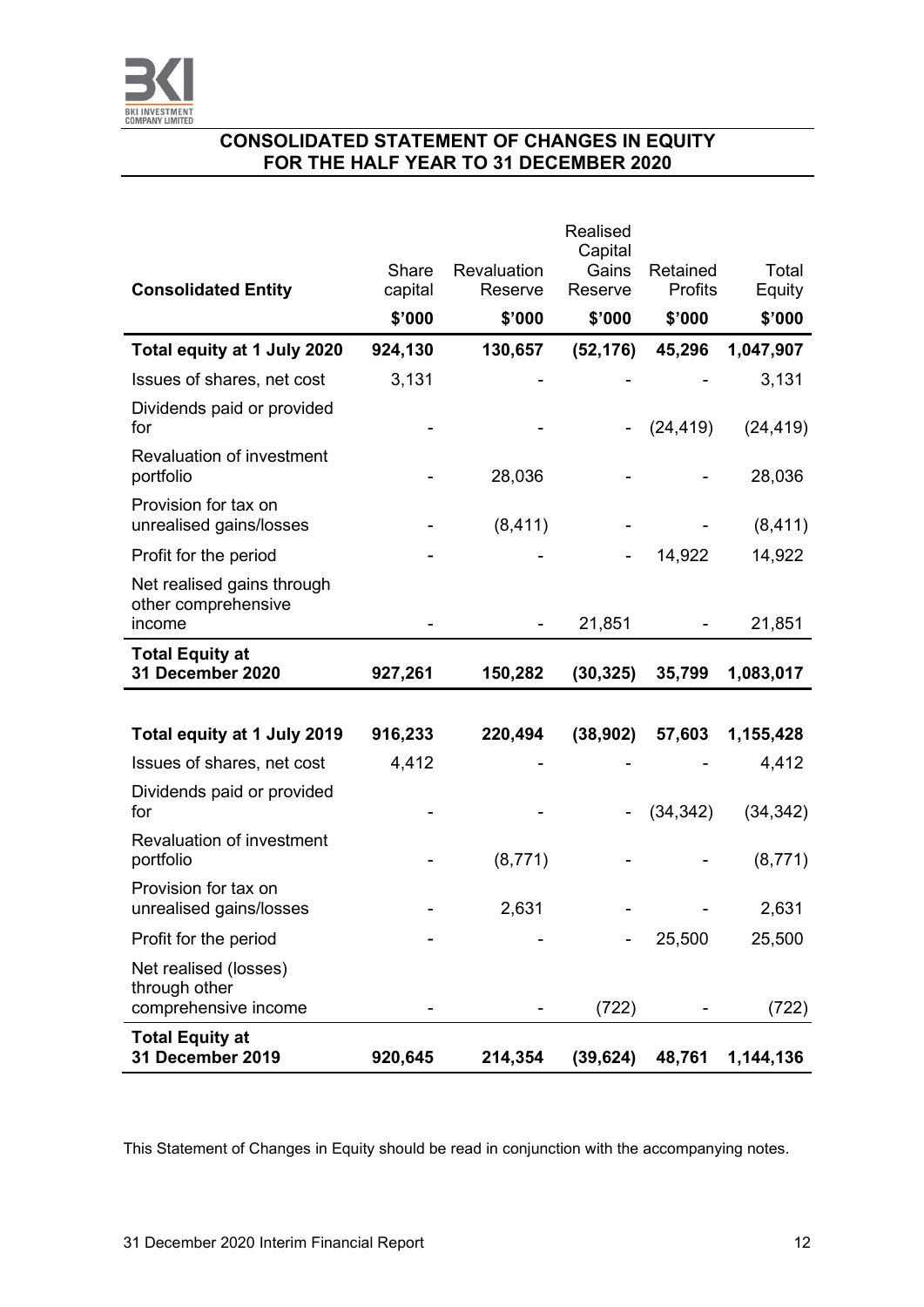

## **CONSOLIDATED CASH FLOW STATEMENT FOR THE HALF YEAR TO 31 DECEMBER 2020**

|                                                       | <b>Dec 20</b> | Dec 19    |
|-------------------------------------------------------|---------------|-----------|
|                                                       | \$'000        | \$'000    |
| <b>Cash flows from operating activities</b>           |               |           |
| Payments to suppliers and employees                   | (915)         | (1,090)   |
| Dividends and distributions received                  | 22,753        | 32,904    |
| Payments for held-for-trading financial assets        | (21, 310)     |           |
| Other receipts                                        |               | 2         |
| Interest received                                     | 75            | 467       |
| Income tax paid                                       | (1, 772)      | (792)     |
| Net cash (outflow)/ inflow from operating activities  | (1, 169)      | 31,491    |
|                                                       |               |           |
| <b>Cash flows from investing activities</b>           |               |           |
| Purchases for investment portfolio                    | (93, 518)     | (65, 155) |
| Sales from investment portfolio                       | 83,105        | 55,511    |
| Capital returns received                              | 248           | 527       |
| Payments for intangible assets                        |               | (2)       |
| Net cash outflow from investing activities            | (10, 165)     | (9, 119)  |
| <b>Cash flows from financing activities</b>           |               |           |
| Proceeds from issues of ordinary shares (net of issue |               |           |
| costs)                                                | (12)          | (14)      |
| Dividends paid                                        | (21, 280)     | (29, 921) |
| Net cash outflow from financing activities            | (21, 292)     | (29, 935) |
| Net decrease in cash held                             | (32, 626)     | (7, 563)  |
| Cash at the beginning of the period                   | 48,290        | 88,856    |
| Cash at the end of the period                         | 15,664        | 81,293    |

This Cash Flow Statement should be read in conjunction with the accompanying notes.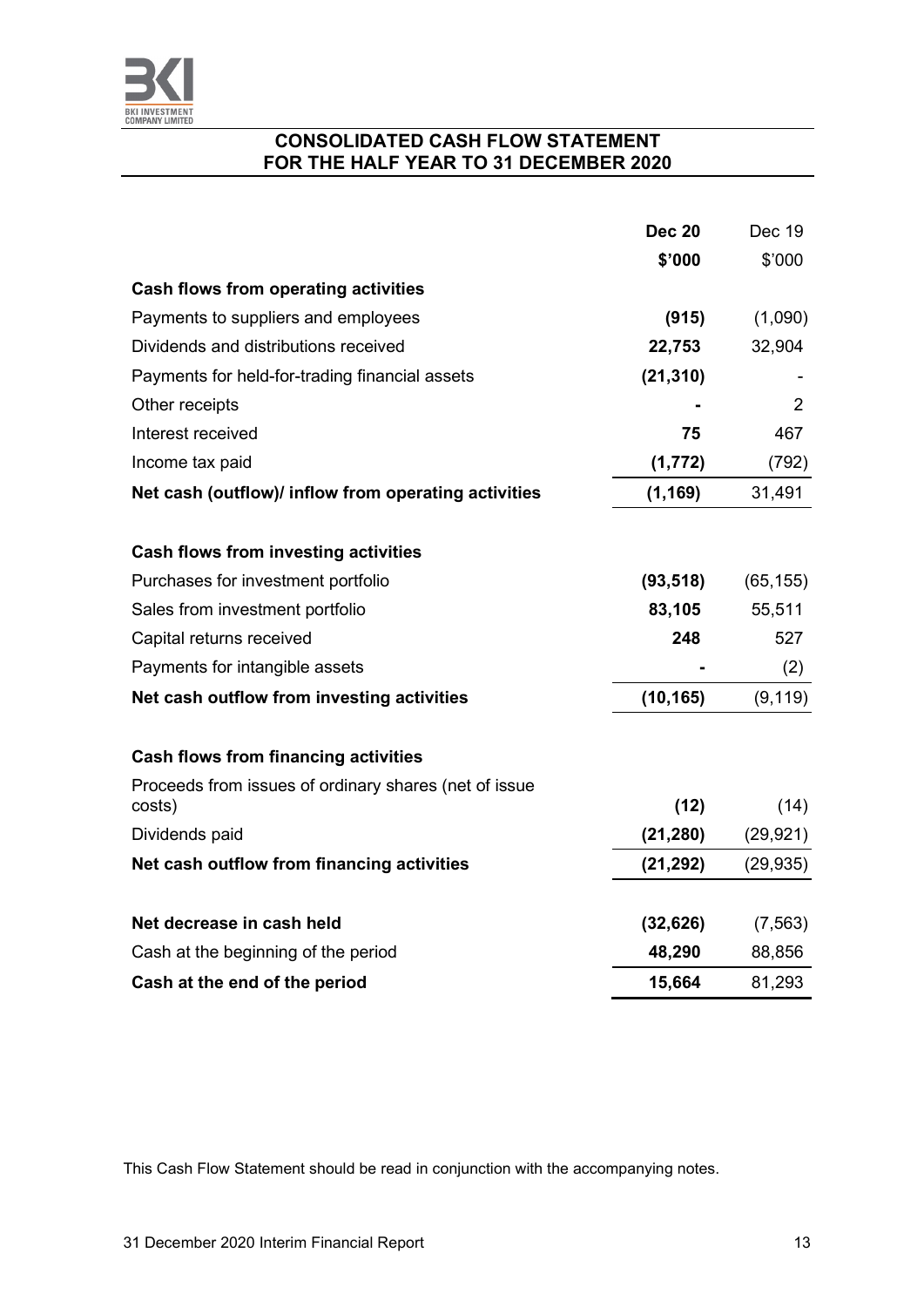

#### **1. BASIS OF PREPARATION**

The half year consolidated financial statements are a general purpose financial report prepared in accordance with the requirements of the *Corporations Act 2001*, Australian Accounting Standard AASB 134: *Interim Financial Reporting, Urgent Issues Group Interpretations* and other authoritative pronouncements of the Australian Accounting Standards Board.

It is recommended that this financial report be read in conjunction with the annual financial report for the year ended 30 June 2020 and any public announcements made by BKI Investment Company Limited and its controlled entities during the half year in accordance with continuous disclosure requirements arising under the *Corporations Act 2001*.

The half year report does not include full disclosures of the type normally included in an annual financial report.

The accounting policies are consistent with those applied in the 30 June 2020 Annual Report.

#### **New or amended Accounting Standards and Interpretations adopted**

The Company has adopted all of the new or amended Accounting Standards and Interpretations issued by the Australian Accounting Standards Board ('AASB') that are mandatory for the current reporting period.

There are no new Accounting Standards and Interpretations issued by the AASB that have become effective in the current accounting period and that are applicable to the Company:

#### **Australian Accounting Standards not yet effective**

The Group has not applied any Australian Accounting Standards or UIG interpretations that have been issued as at balance date but are not yet operative for the year ended 30 June 2021 ("the inoperative standards"). The Group only intends to adopt the inoperative standards at the date at which their adoption becomes mandatory.

#### **Reporting Basis and Conventions**

This financial report has been prepared on an accruals basis and is based on historical costs modified by the revaluation of selected non-current assets, financial assets and financial liabilities for which the fair value basis of accounting has been applied.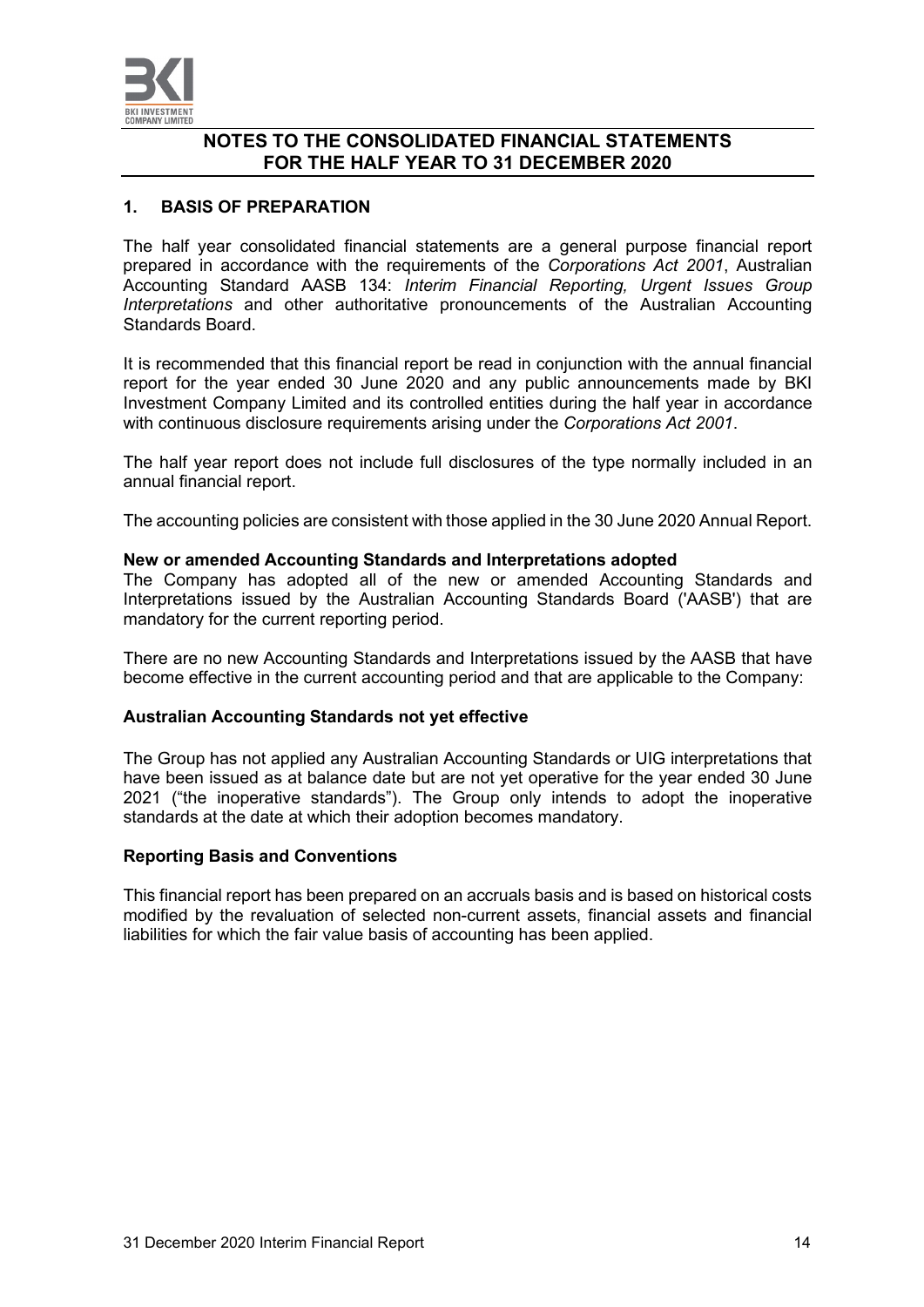

#### **2. FINANCIAL REPORTING BY SEGMENTS**

The Group operates predominately in the securities industry in Australia and has no reportable segments.

|                                                | <b>Dec 20</b> | Dec 19 |
|------------------------------------------------|---------------|--------|
|                                                | \$'000        | \$'000 |
| <b>3. INCOME</b>                               |               |        |
| (a) Ordinary revenue from investment portfolio |               |        |
| Fully franked dividends                        | 11,719        | 20,388 |
| Unfranked dividends                            | 1,854         | 2,691  |
| <b>Trust distributions</b>                     | 3,001         | 3,892  |
|                                                | 16,574        | 26,971 |
| (b) Special investment revenue                 |               |        |
| Fully franked dividends                        | 459           | 920    |
| Unfranked dividends                            |               | 85     |
|                                                | 459           | 1,005  |
| (c) Other (losses)/ gains                      |               |        |
| Realised losses on trading portfolio           | (5)           |        |
| Unrealised losses on trading portfolio         | (397)         |        |
|                                                | (402)         |        |
| <b>4. OPERATING EXPENSES</b>                   |               |        |
| Management fees                                | 557           | 630    |
| Administration expenses                        | 217           | 252    |
| Employee and director expenses                 | 158           | 157    |
| Professional fees                              | 85            | 84     |
| <b>Total operating expenses</b>                | 1,017         | 1,123  |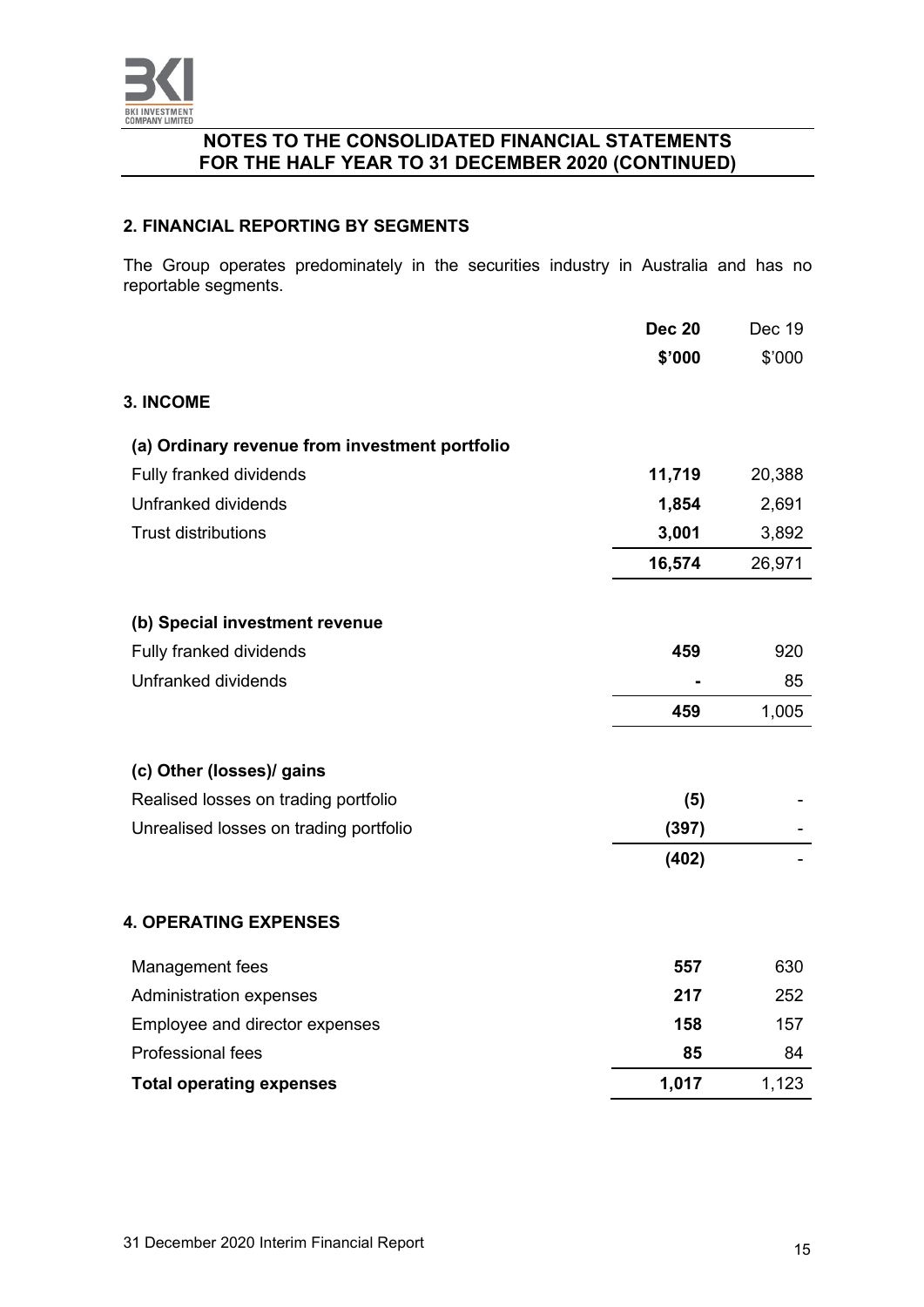

#### **5. EARNINGS PER SHARE**

|                                                                                                                                      | <b>Dec 20</b> | Dec 19        |
|--------------------------------------------------------------------------------------------------------------------------------------|---------------|---------------|
| Weighted average number of ordinary shares used in<br>the calculation of basic and diluted earnings per share                        | 737,015,905   | 732,553,825   |
|                                                                                                                                      | <b>Dec 20</b> | Dec 19        |
|                                                                                                                                      | \$'000        | \$'000        |
| Operating profit after tax, excluding special investment<br>revenue net of applicable tax                                            | 14,463        | 24,521        |
| Net operating profit for the half year                                                                                               | 14,922        | 25,500        |
|                                                                                                                                      |               |               |
|                                                                                                                                      | <b>Dec 20</b> | Dec 19        |
|                                                                                                                                      | Cents         | Cents         |
| Basic and diluted earnings per share on operating<br>profit after tax, excluding special investment revenue<br>net of applicable tax | 1.96          | 3.35          |
| Basic and diluted earnings per share including special<br>investment revenue net of applicable tax                                   | 2.02          | 3.48          |
|                                                                                                                                      | <b>Dec 20</b> | <b>Jun 20</b> |
|                                                                                                                                      | \$'000        | \$'000        |
| 6. FINANCIAL ASSETS - INVESTMENT PORTFOLIO                                                                                           |               |               |
| <b>Current investment portfolio</b>                                                                                                  |               |               |
| Listed securities at fair value held for trading                                                                                     | 19,867        |               |
| Non-current investment portfolio                                                                                                     |               |               |
| Listed securities at fair value available for sale                                                                                   | 1,097,094     | 1,025,474     |
| <b>Total investment portfolio</b>                                                                                                    | 1,116,961     | 1,025,474     |
|                                                                                                                                      |               |               |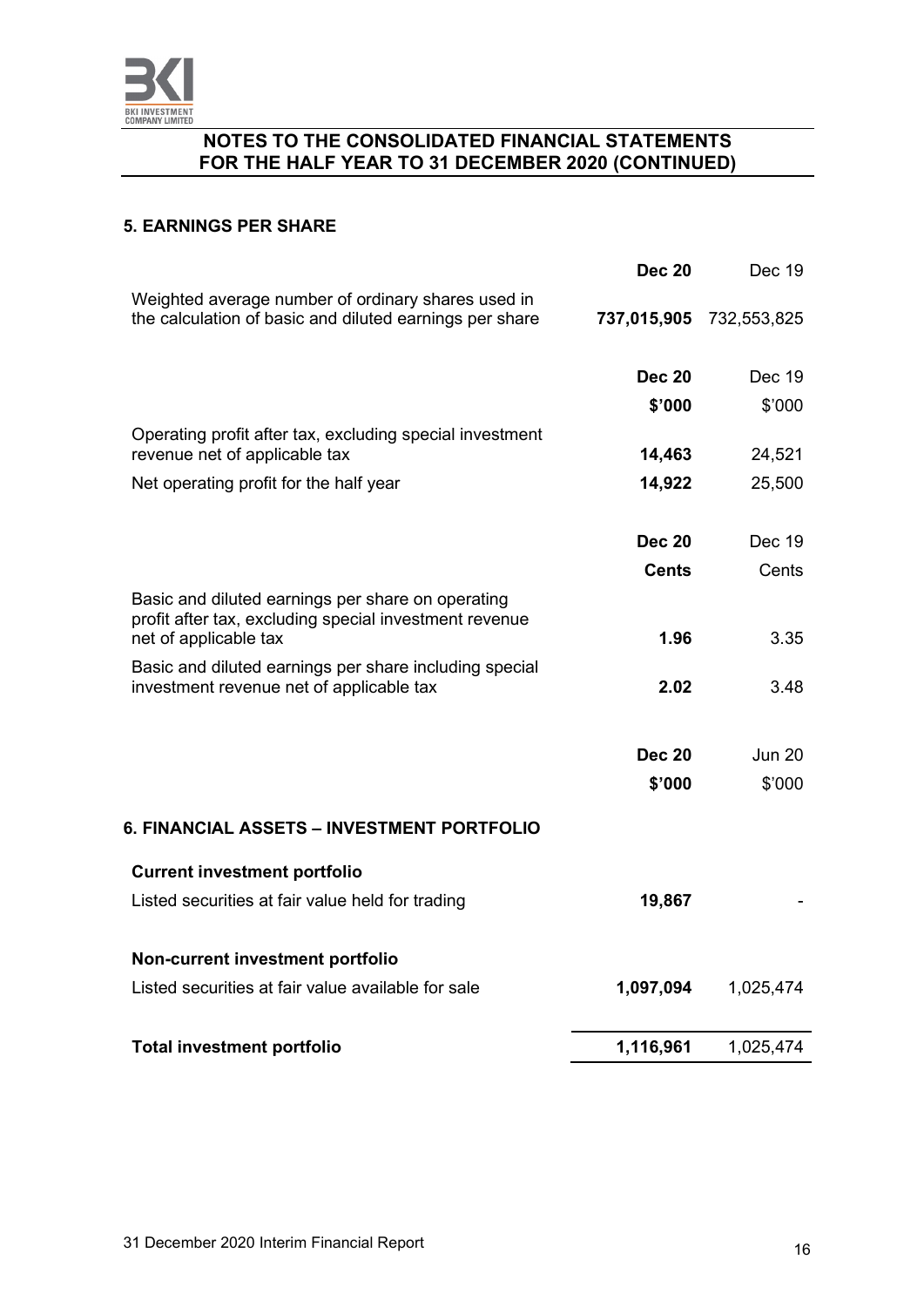

# **6. FINANCIAL ASSETS – INVESTMENT PORTFOLIO (continued)**

|                                         |                                | <b>Market</b><br><b>Value</b> | $%$ of                           |
|-----------------------------------------|--------------------------------|-------------------------------|----------------------------------|
| <b>Stock</b>                            | <b>Equities</b><br><b>Held</b> | 31 Dec 20<br>\$'000           | <b>Portfolio</b><br><b>Value</b> |
| <b>Financials</b>                       |                                |                               |                                  |
| <b>Macquarie Group Limited</b>          | 655,182                        | 90,730                        | 8.12                             |
| Commonwealth Bank of Australia Limited  | 1,100,935                      | 90,398                        | 8.09                             |
| National Australia Bank Limited         | 2,146,120                      | 48,502                        | 4.34                             |
| <b>ASX Limited</b>                      | 397,750                        | 28,638                        | 2.56                             |
| <b>Magellan Financial Group Limited</b> | 383,500                        | 20,579                        | 1.84                             |
| <b>NAB Convertible Notes</b>            | 162,000                        | 16,830                        | 1.51                             |
| <b>Equity Trustees Limited</b>          | 383,942                        | 10,167                        | 0.91                             |
| <b>Milton Corporation Limited</b>       | 2,103,640                      | 10,034                        | 0.91                             |
| <b>Suncorp Group Limited</b>            | 951,408                        | 9,267                         | 0.83                             |
| <b>Pendal Group Limited</b>             | 1,093,185                      | 7,138                         | 0.64                             |
| <b>Platinum Asset Management</b>        | 1,738,000                      | 7,091                         | 0.63                             |
| Evans Dixon                             | 6,631,759                      | 4,012                         | 0.36                             |
|                                         |                                | 343,386                       | 30.74                            |
| <b>Materials</b>                        |                                |                               |                                  |
| <b>BHP Group</b>                        | 2,050,000                      | 86,981                        | 7.79                             |
| <b>Fortescue Metal Group</b>            | 800,195                        | 18,749                        | 1.68                             |
| Amcor                                   | 1,194,890                      | 18,330                        | 1.64                             |
| <b>Rio Tinto Limited</b>                | 154,441                        | 17,580                        | 1.57                             |
| <b>Brickworks Limited</b>               | 436,209                        | 8,375                         | 0.75                             |
| Orora                                   | 1,600,000                      | 4,320                         | 0.39                             |
|                                         |                                | 154,335                       | 13.82                            |
| <b>Consumer Discretionary</b>           |                                |                               |                                  |
| <b>Wesfarmers Limited</b>               | 1,129,102                      | 56,907                        | 5.10                             |
| <b>ARB Corporation Limited</b>          | 945,447                        | 29,120                        | 2.61                             |
| Harvey Norman Holdings Limited          | 5,036,154                      | 23,619                        | 2.11                             |
| <b>Invocare Limited</b>                 | 1,638,974                      | 18,766                        | 1.68                             |
|                                         |                                | 128,412                       | 11.50                            |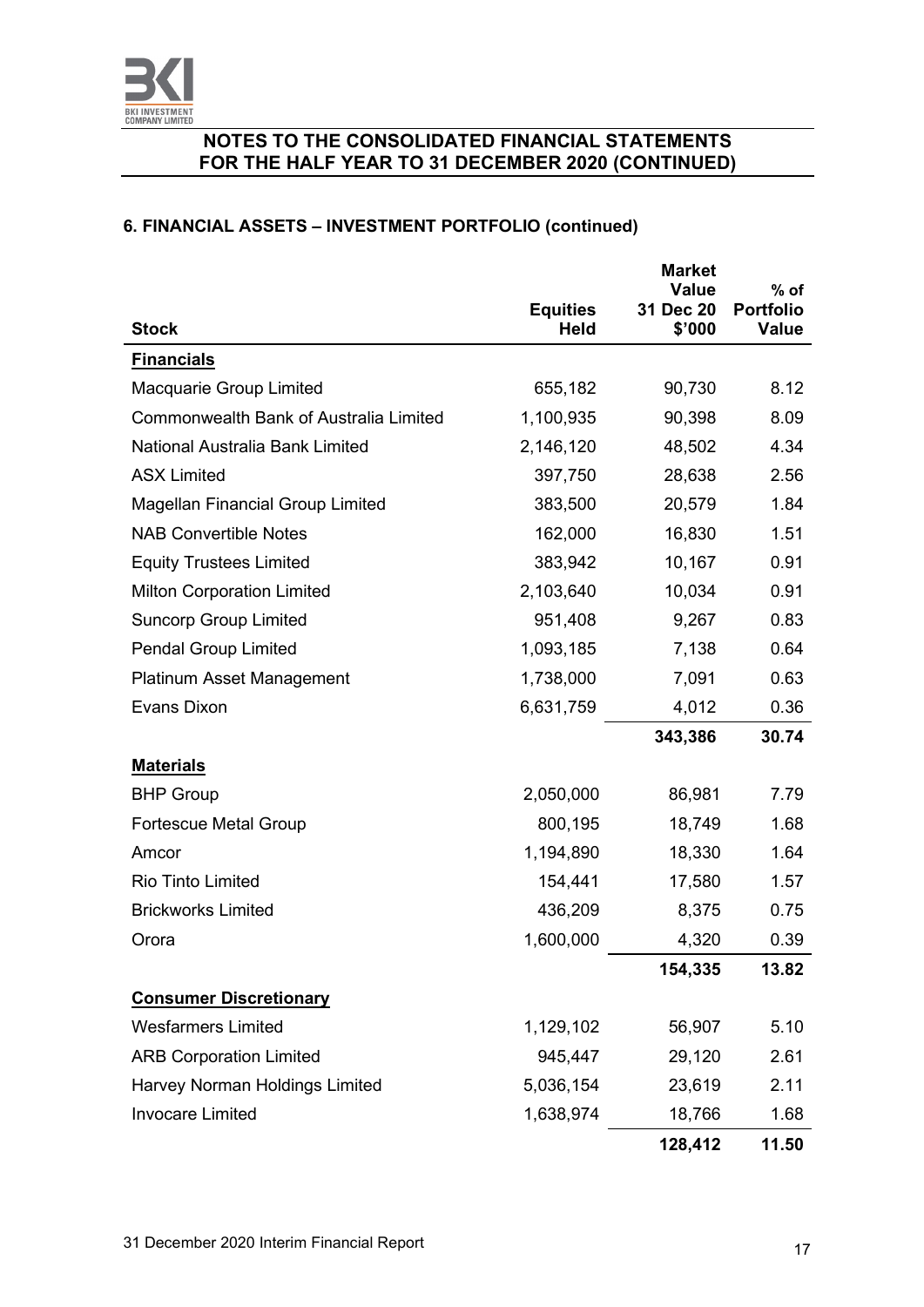

# **6. FINANCIAL ASSETS – INVESTMENT PORTFOLIO (continued)**

|                                    | <b>Shares</b> | <b>Market</b><br>Value 31<br><b>Dec 20</b> | $%$ of<br><b>Portfolio</b> |
|------------------------------------|---------------|--------------------------------------------|----------------------------|
| <b>Stock</b>                       | <b>Held</b>   | \$'000                                     | <b>Value</b>               |
| <b>Industrials</b>                 |               |                                            |                            |
| <b>Transurban Group</b>            | 5,485,952     | 74,938                                     | 6.71                       |
| <b>Reece Limited</b>               | 515,499       | 7,630                                      | 0.68                       |
| Lindsay Australia Limited          | 17, 141, 631  | 5,828                                      | 0.52                       |
| <b>Brambles Limited</b>            | 500,576       | 5,306                                      | 0.48                       |
| <b>IPH Limited</b>                 | 665,000       | 4,276                                      | 0.38                       |
|                                    |               | 97,978                                     | 8.77                       |
| <b>Consumer Staples</b>            |               |                                            |                            |
| <b>Woolworths Limited</b>          | 1,428,744     | 56,164                                     | 5.04                       |
| <b>Coles Group</b>                 | 1,129,102     | 20,482                                     | 1.83                       |
| <b>Treasury Estate</b>             | 905,155       | 8,508                                      | 0.76                       |
| Inghams Group                      | 1,978,355     | 6,173                                      | 0.55                       |
|                                    |               | 91,327                                     | 8.18                       |
| <b>Utilities</b>                   |               |                                            |                            |
| <b>APA Group</b>                   | 7,775,389     | 75,032                                     | 6.72                       |
| <b>AGL Energy Limited</b>          | 1,233,708     | 14,743                                     | 1.32                       |
|                                    |               | 89,775                                     | 8.04                       |
| <b>Telecommunications Services</b> |               |                                            |                            |
| <b>TPG Telecom Limited</b>         | 5,748,362     | 41,503                                     | 3.72                       |
| <b>Telstra Corporation Limited</b> | 8,524,451     | 25,403                                     | 2.27                       |
| <b>Tuas Limited</b>                | 2,874,181     | 2,156                                      | 0.19                       |
|                                    |               | 69,062                                     | 6.18                       |
| <b>Health Care</b>                 |               |                                            |                            |
| <b>Ramsay Health Care Limited</b>  | 515,070       | 32,027                                     | 2.87                       |
| Sonic Healthcare Limited           | 960,899       | 30,893                                     | 2.77                       |
| <b>Regis Healthcare Limited</b>    | 1,807,428     | 3,416                                      | 0.30                       |
|                                    |               | 66,336                                     | 5.94                       |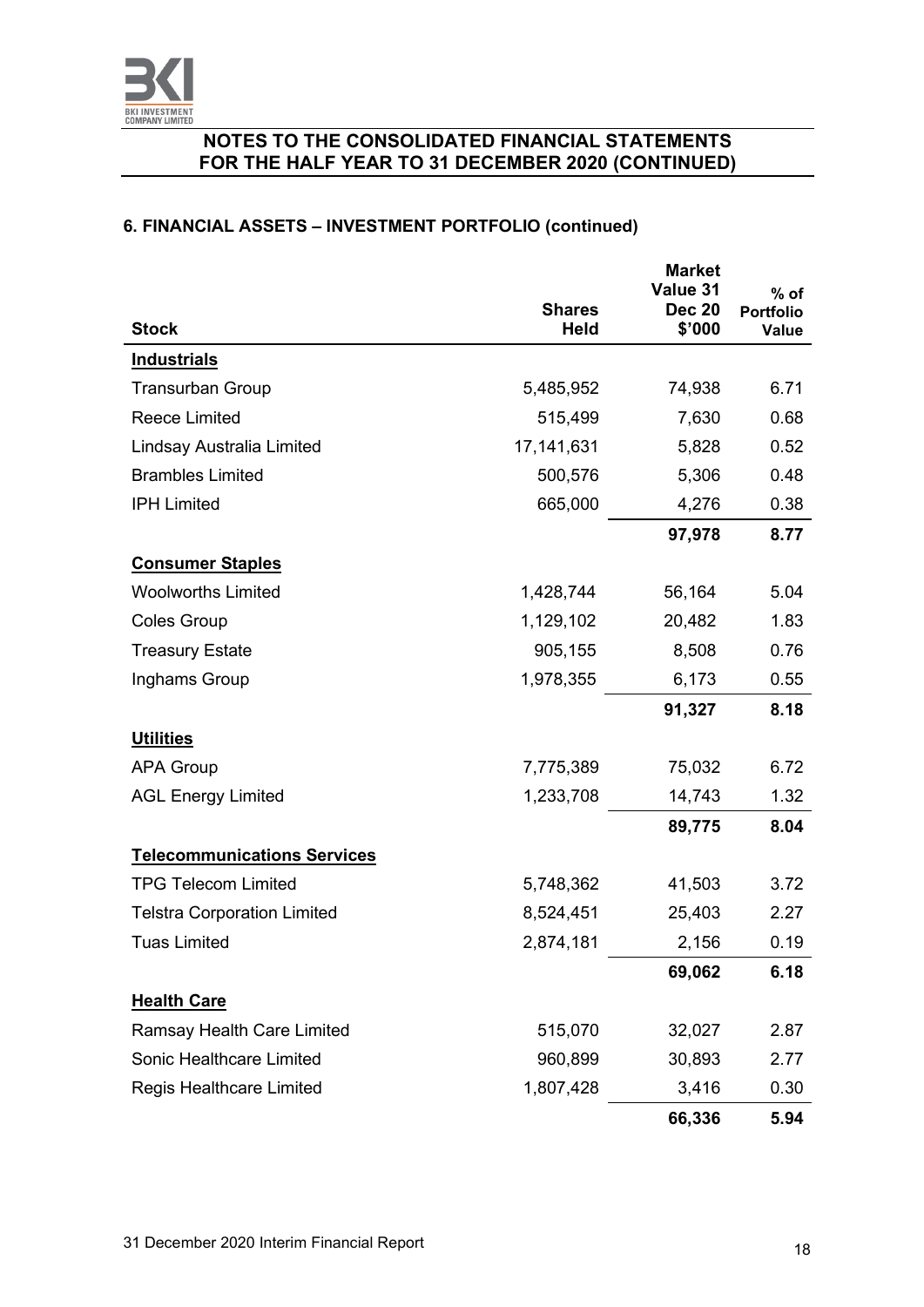

# **6. FINANCIAL ASSETS – INVESTMENT PORTFOLIO (continued)**

| <b>Stock</b>                 | <b>Shares</b><br><b>Held</b> | <b>Market</b><br>Value 31<br><b>Dec 20</b><br>\$'000 | $%$ of<br><b>Portfolio</b><br><b>Value</b> |
|------------------------------|------------------------------|------------------------------------------------------|--------------------------------------------|
| <b>Energy</b>                |                              |                                                      |                                            |
| Woodside Petroleum Limited   | 1,175,876                    | 26,739                                               | 2.39                                       |
| New Hope Corporation Limited | 12,950,952                   | 18,326                                               | 1.64                                       |
|                              |                              | 45,065                                               | 4.03                                       |
| <b>Property</b>              |                              |                                                      |                                            |
| Goodman Limited              | 945,000                      | 17,870                                               | 1.60                                       |
| Lendlease                    | 633,178                      | 8,295                                                | 0.74                                       |
| <b>Stockland Group</b>       | 1,225,000                    | 5,120                                                | 0.46                                       |
|                              |                              | 31,285                                               | 2.80                                       |
|                              | TOTAL                        | 1,116,961                                            | 100.00                                     |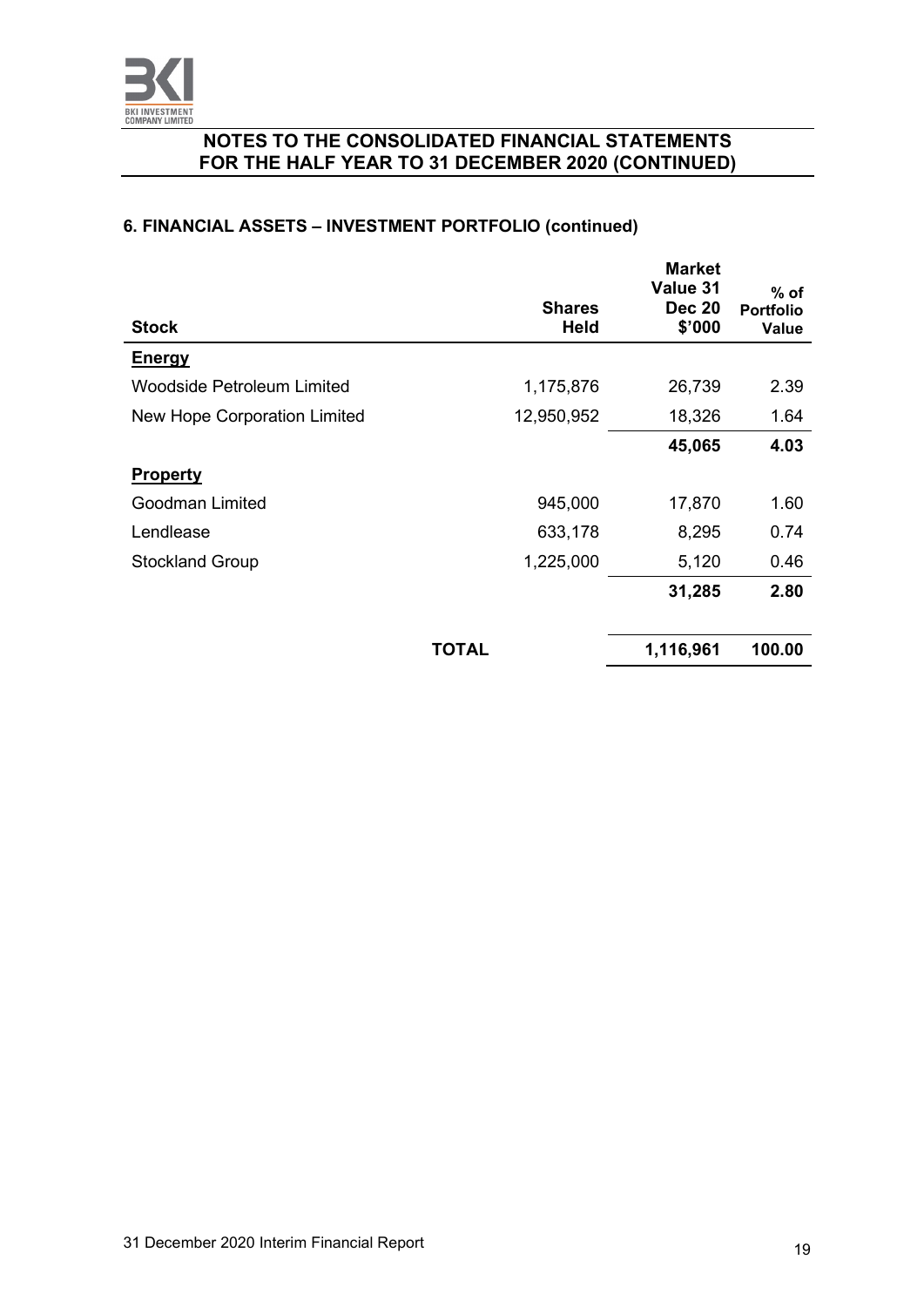

## **7. SHARE CAPITAL**

|                                                                                                                                                     | <b>Dec 20</b><br>\$'000           | <b>Jun 20</b><br>\$'000 |
|-----------------------------------------------------------------------------------------------------------------------------------------------------|-----------------------------------|-------------------------|
| (a) Issued and paid-up capital                                                                                                                      |                                   |                         |
| Ordinary shares                                                                                                                                     | 927,261                           | 924,130                 |
|                                                                                                                                                     |                                   |                         |
| (b) Movement in ordinary shares                                                                                                                     |                                   |                         |
|                                                                                                                                                     | <b>Dec 2020</b>                   |                         |
|                                                                                                                                                     | <b>Number of</b><br><b>Shares</b> | \$'000                  |
| Beginning of the period                                                                                                                             | 735,513,845                       | 924,130                 |
| Issues during the half year:                                                                                                                        |                                   |                         |
| dividend reinvestment plan                                                                                                                          | 2,211,032                         | 3,139                   |
| less transaction costs (net of tax)                                                                                                                 |                                   | (8)                     |
| End of the period                                                                                                                                   | 737,724,877                       | 927,261                 |
|                                                                                                                                                     |                                   |                         |
| <b>8. DIVIDENDS</b>                                                                                                                                 |                                   |                         |
|                                                                                                                                                     | <b>Dec 20</b>                     | Dec 19                  |
|                                                                                                                                                     | \$'000                            | \$'000                  |
| (a) Dividends paid                                                                                                                                  |                                   |                         |
| Final ordinary dividend for the year ended 30 June<br>2020 of 2.32 cents per share (2019: 3.70 cents per<br>share) fully franked at the rate of 30% | 17,064                            | 27,035                  |
| Final special dividend for the year ended 30 June<br>2020 of 1.0 cents per share (2019: 1.0 cents per                                               |                                   |                         |
| share) fully franked at the rate of 30%                                                                                                             | 7,355                             | 7,307                   |
| Total dividends paid                                                                                                                                | 24,419                            | 34,342                  |
|                                                                                                                                                     |                                   |                         |

## **(b) Dividends declared after balance date**

Since the end of the half year the Directors have declared an interim ordinary dividend for the 2021 financial year of 2.0 cents per share, fully franked at the tax rate of 30%. This dividend will be paid on 25 February 2021, but has not been recognised as liabilities at the half year.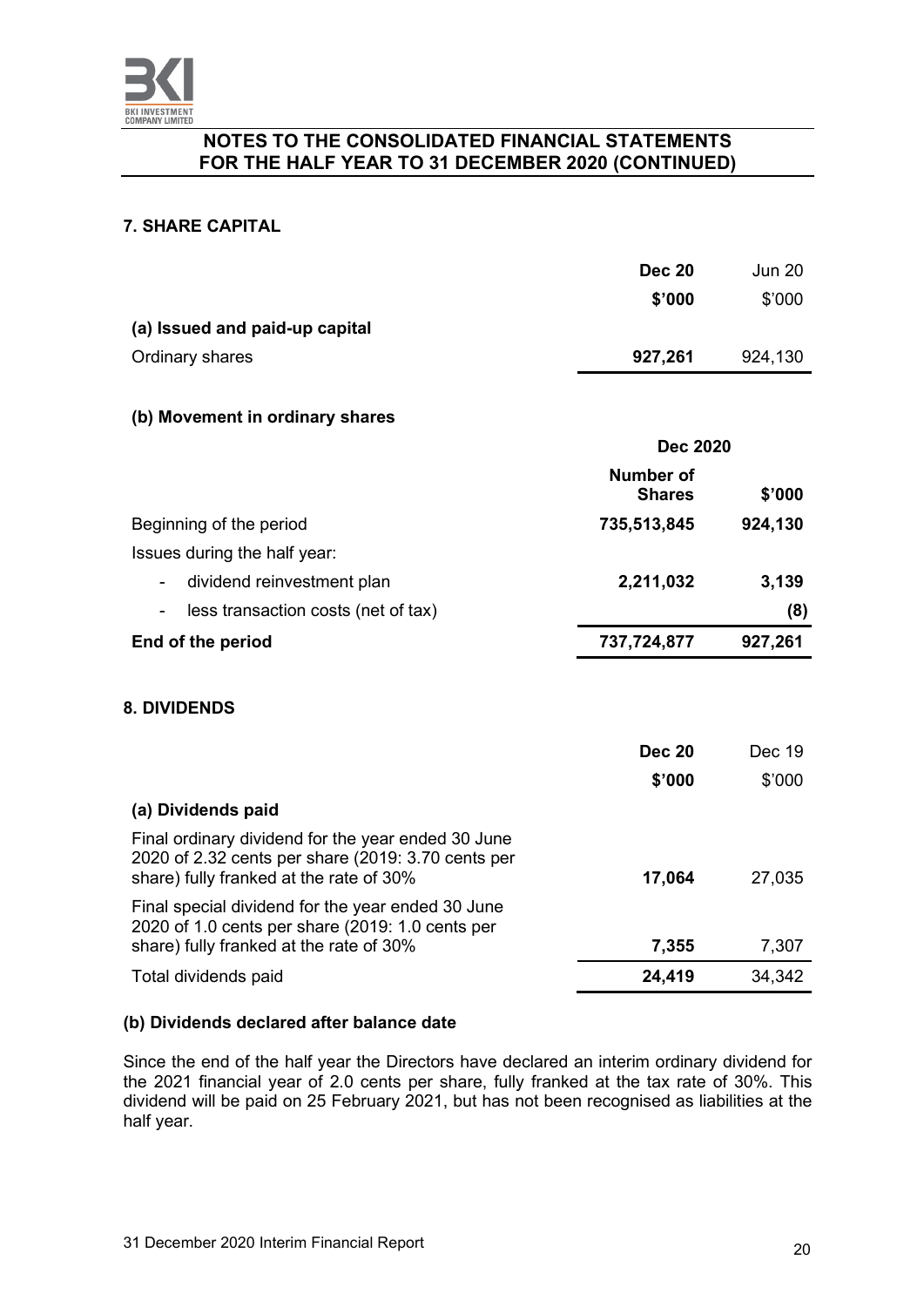

## **9. ACQUISITION OF CONTROLLED ENTITIES**

During the half year the Company did not acquire shares in any entities (2019: nil).

#### **10. RELATED PARTY TRANSACTIONS**

The Group did not enter into any new arrangements with related parties during the half year ended 31 December 2020. Ongoing arrangements with related parties of the Company in place as at 30 June 2020 continue to be in place. For details of these continuing arrangements, refer to Note 21 of the 30 June 2020 Annual Financial Report.

#### **11. CONTINGENT LIABILITIES**

The Group has no contingent liabilities as at 31 December 2020.

#### **12. COMMITMENTS**

The Group has no capital or leasing commitments as at 31 December 2020.

#### **13. EVENTS SUBSEQUENT TO BALANCE DATE**

Since 31 December 2020 to the date of this report there has been no event of which the Directors are aware which has had a material effect on the Group or its financial position.

#### **14. AUTHORISATION**

The financial report was authorised for issue on 20 January 2021 by the Board of Directors.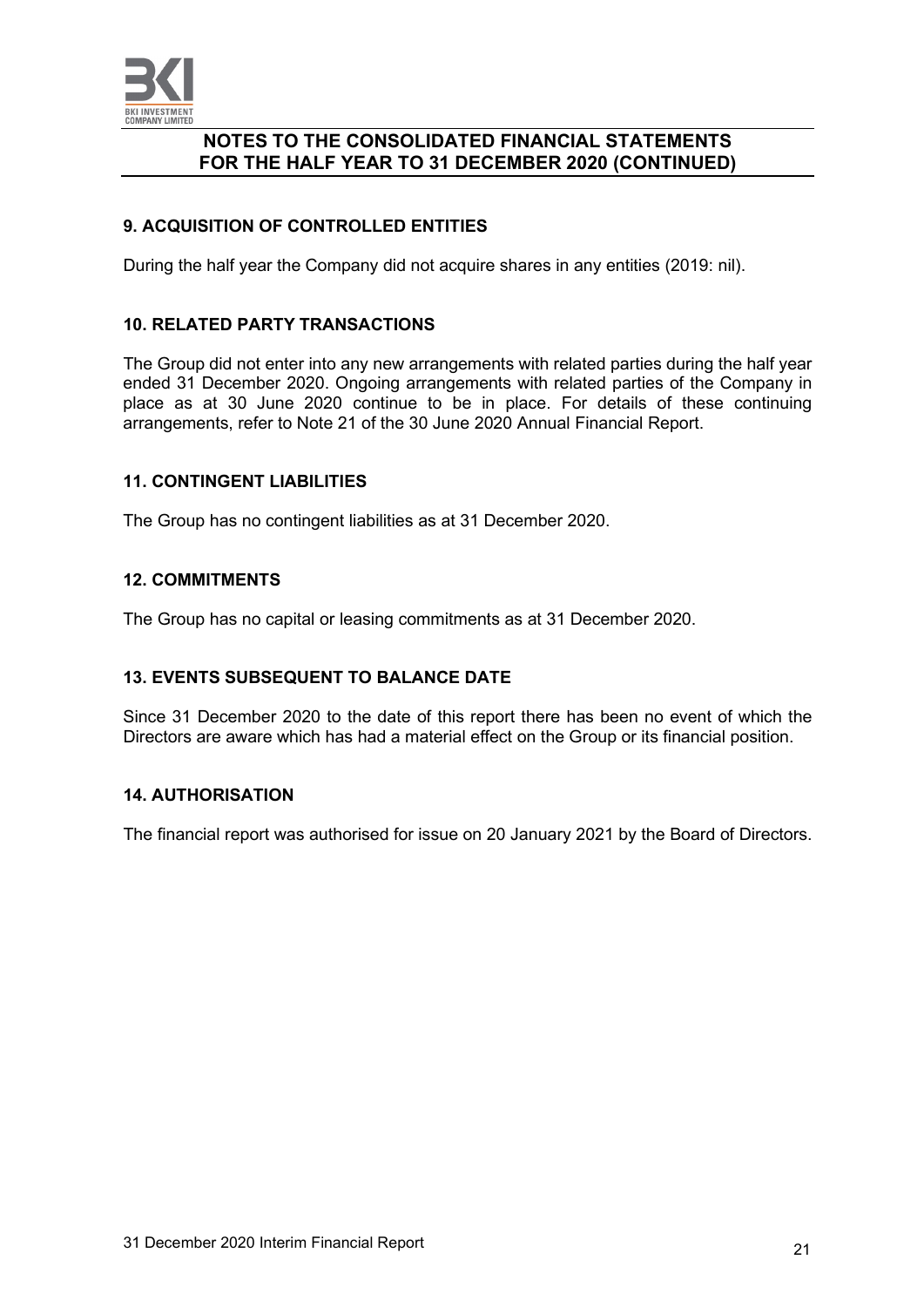

# **DIRECTORS' DECLARATION**

In accordance with a resolution of the Directors of BKI Investment Company Limited, I state that:

In the opinion of the Directors:

- (a) the financial statements and notes of the consolidated entity as set out on pages 8 to 21 are in accordance with the *Corporations Act 2001*, including:
	- i giving a true and fair view of the consolidated entity's financial position as at 31 December 2020 and of its performance for the half year ended on that date; and
	- ii complying with the Australian Accounting Standard AASB134: *Interim Financial Reporting* and the Corporations Regulations 2001; and
- (b) there are reasonable grounds to believe that the Company will be able to pay its debts as and when they become due and payable.

This declaration is made in accordance with a resolution of the Directors made pursuant to section 303(5)(a) of the *Corporations Act 2001*.

**Robert D Millner - Chairman**

**Sydney 20 January 2021**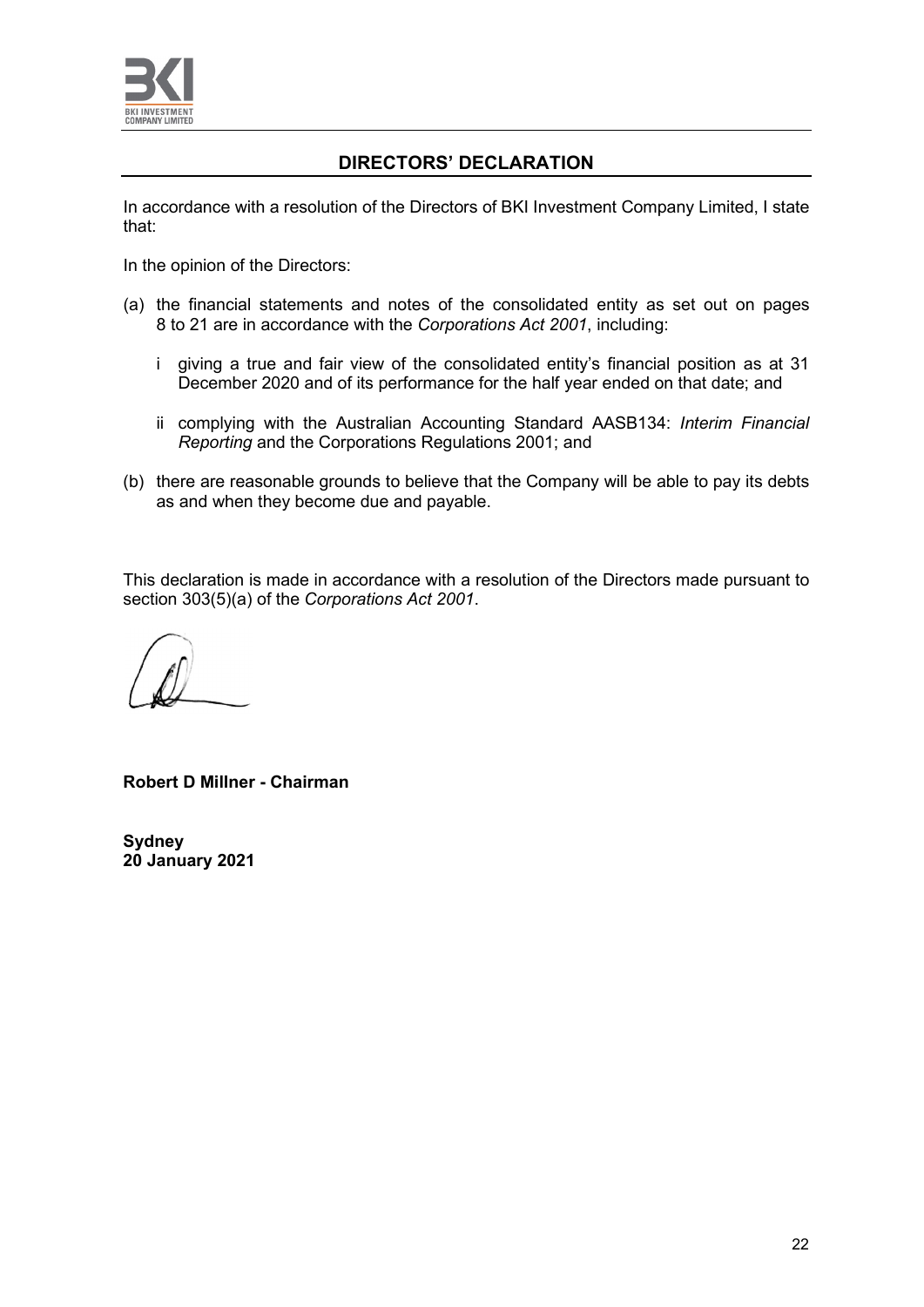

MGI Sydney Assurance Services Pty Limited Level 5, 6 O'Connell Street Sydney NSW 2000 Tel: +61 2 9230 9200 PO Box H258 Australia Square Sydney NSW 1215 ABN 24 160 063 525 www.mgisyd.com.au

#### **INDEPENDENT AUDITOR'S REVIEW REPORT TO THE MEMBERS OF BKI INVESTMENT COMPANY LIMITED AND CONTROLLED ENTITIES**

#### **Report on the Half-Year Financial Report**

We have reviewed the accompanying half-year financial report of BKI Investment Company Limited and Controlled Entities, which comprises the consolidated statement of financial position as at 31 December 2020, the consolidated income statement, consolidated statement of other comprehensive income, consolidated statement of changes in equity and consolidated statement of cash flows for the half-year ended on that date, and notes comprising a summary of significant accounting policies and other explanatory information, and the directors' declaration of the consolidated entity comprising the company and the entities it controlled at the half-year ended or from time to time during the half-year.

#### **Directors' Responsibility for the Half-Year Financial Report**

The directors of the company are responsible for the preparation of the half-year financial report that gives a true and fair view in accordance with Australian Accounting Standards and the *Corporations Act 2001* and for such internal control as the directors' determine is necessary to enable the preparation of the half-year financial report that gives a true and fair view and is free from material misstatement, whether due to fraud or error.

#### **Auditor's Responsibility**

Our responsibility is to express a conclusion on the half-year financial report based on our review. We conducted our review in accordance with Auditing Standard on Review Engagements ASRE 2410 *Review of a Financial Report Performed by the Independent Auditor of the Entity*, in order to state whether, on the basis of the procedures described, we have become aware of any matter that makes us believe that the half-year financial report is not in accordance with the *Corporations Act 2001* including: giving a true and fair view of the company's financial position as at 31 December 2020 and its performance for the half-year ended on that date; and complying with Accounting Standard AASB 134 *Interim Financial Reporting and* the *Corporations Regulations 2001*. As the auditor of BKI Investment Company Limited, ASRE 2410 requires that we comply with the ethical requirements relevant to the audit of the annual financial report.

A review of a half-year financial report consists of making enquiries, primarily of persons responsible for financial and accounting matters, and applying analytical and other review procedures. A review is substantially less in scope than an audit conducted in accordance with Australian Auditing Standards and consequently does not enable us to obtain assurance that we would become aware of all significant matters that might be identified in an audit. Accordingly, we do not express an audit opinion.

#### **Independence**

In conducting our review, we have complied with the independence requirements of the *Corporations Act 2001*. We confirm that the independence declaration required by the *Corporations Act 2001*, which has been given to the directors of BKI Investment Company Limited, would be in the same terms if given to the directors as at the time of this review report.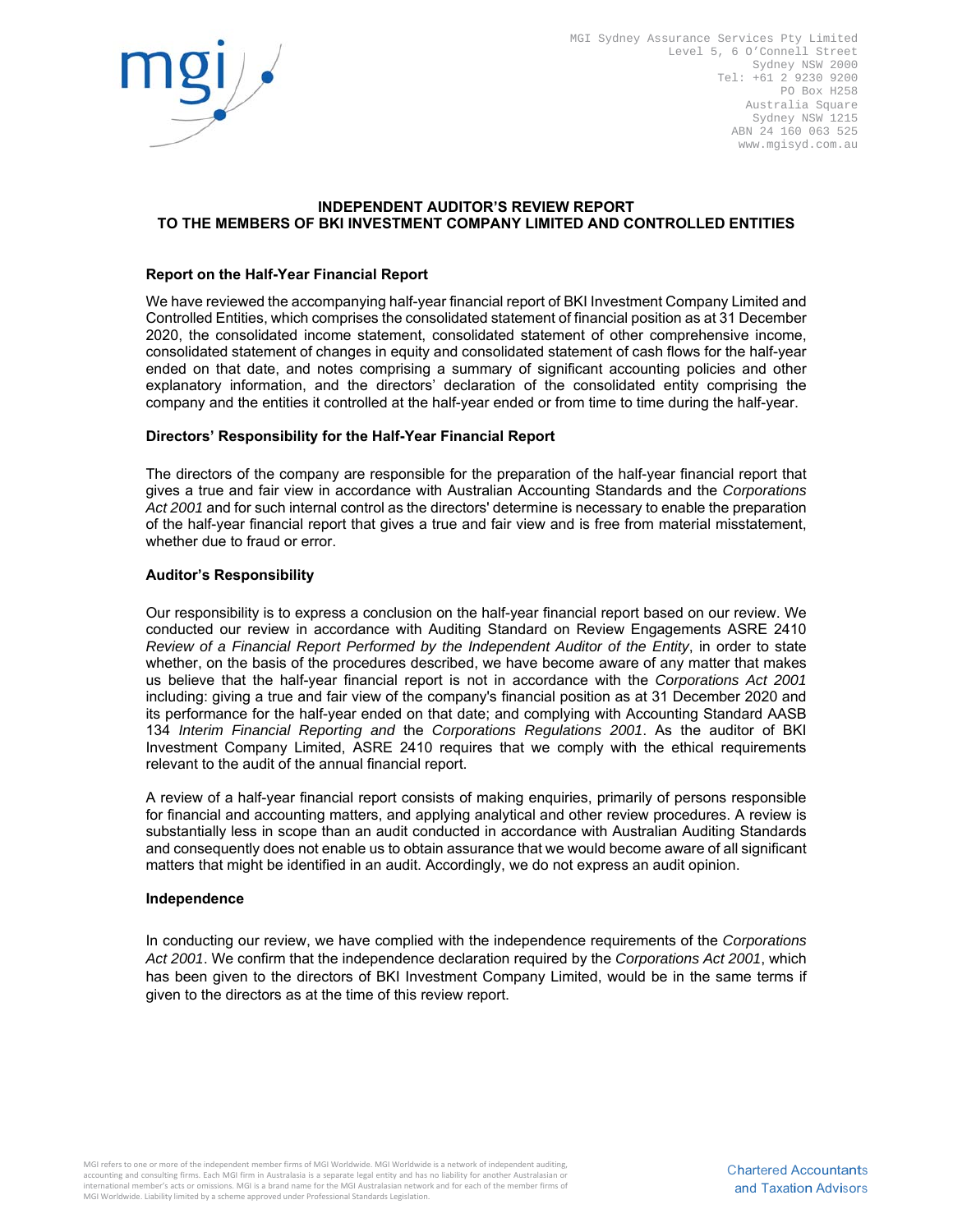

#### **Conclusion**

Based on our review, which is not an audit, we have not become aware of any matter that makes us

believe that the half-year financial report of BKI Investment Company Limited and Controlled Entities is not in accordance with the *Corporations Act 2001* including:

- a) giving a true and fair view of the entity's financial position as at 31 December 2020 and of its performance for the half-year ended on that date; and
- b) complying with Accounting Standard AASB 134 *Interim Financial Reporting and Corporations Regulations 2001*.

#### **Other Information**

The directors of the Company are responsible for the other information. The other information obtained at the date of this review report comprises the information included in the Directors' Report for the half year ended 31 December 2020, but does not include the financial report and our review report thereon. Our conclusion on the financial report does not cover the other information and accordingly we do not express any form of review conclusion thereon.

In connection with our review of the financial report, our responsibility is to read the other information and, in doing so, consider whether the other information is materially inconsistent with the financial report or our knowledge obtained in the review or otherwise appears to be materially misstated.

If, based on the work we have performed, we conclude that there is a material misstatement of this other information, we are required to report that fact. We have nothing to report in this regard

MGI Sydney Assurance Services Pty Limited Chartered Accountants

Clayton Lawrence **Director** 

Sydney, 20 January 2021